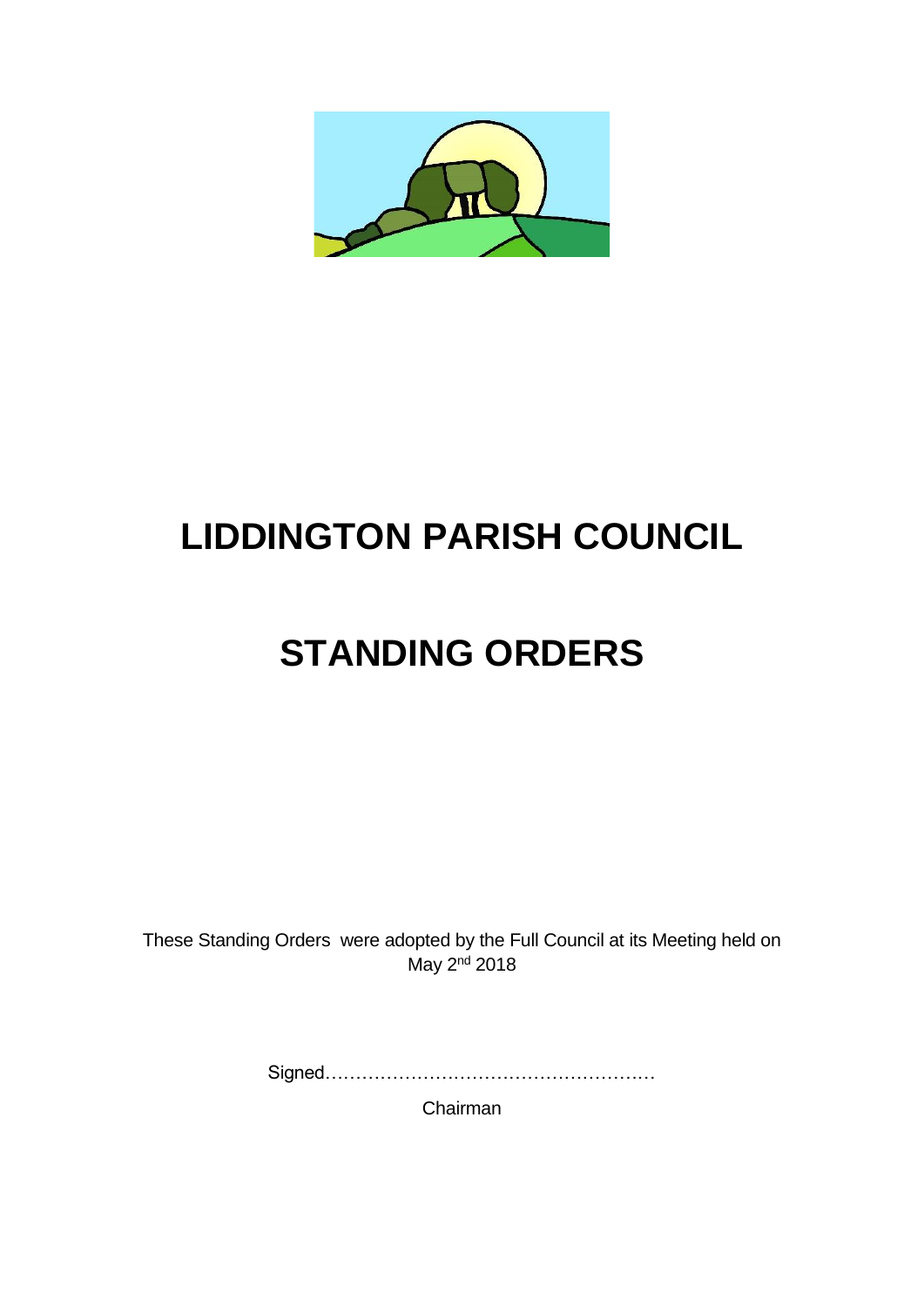# **INDEX**

| $\mathbf{1}$ . |                                                             |  |
|----------------|-------------------------------------------------------------|--|
| 2.             |                                                             |  |
| 3.             |                                                             |  |
| 4.             |                                                             |  |
| 5.             |                                                             |  |
| 6.             | EXTRAORDINARY MEETINGS OF THE COUNCIL, COMMITTEES AND       |  |
| 7.             |                                                             |  |
| 8.             |                                                             |  |
| 9.             | <b>MOTIONS FOR A MEETING THAT REQUIRE WRITTEN NOTICE TO</b> |  |
|                | 10. MOTIONS AT A MEETING THAT DO NOT REQUIRE WRITTEN        |  |
|                |                                                             |  |
|                |                                                             |  |
|                |                                                             |  |
|                |                                                             |  |
|                |                                                             |  |
|                |                                                             |  |
|                | 17. ACCOUNTS AND ACCOUNTING STATEMENTS 17                   |  |
|                |                                                             |  |
|                |                                                             |  |
|                | 20. RESPONSIBILITIES TO PROVIDE INFORMATION  20             |  |
|                | 21. RESPONSIBILITIES UNDER DATA PROTECTION LEGISLATION 20   |  |
|                |                                                             |  |
|                |                                                             |  |
|                | 24. COMMUNICATING WITH DISTRICT AND COUNTY OR UNITARY       |  |
|                |                                                             |  |
|                |                                                             |  |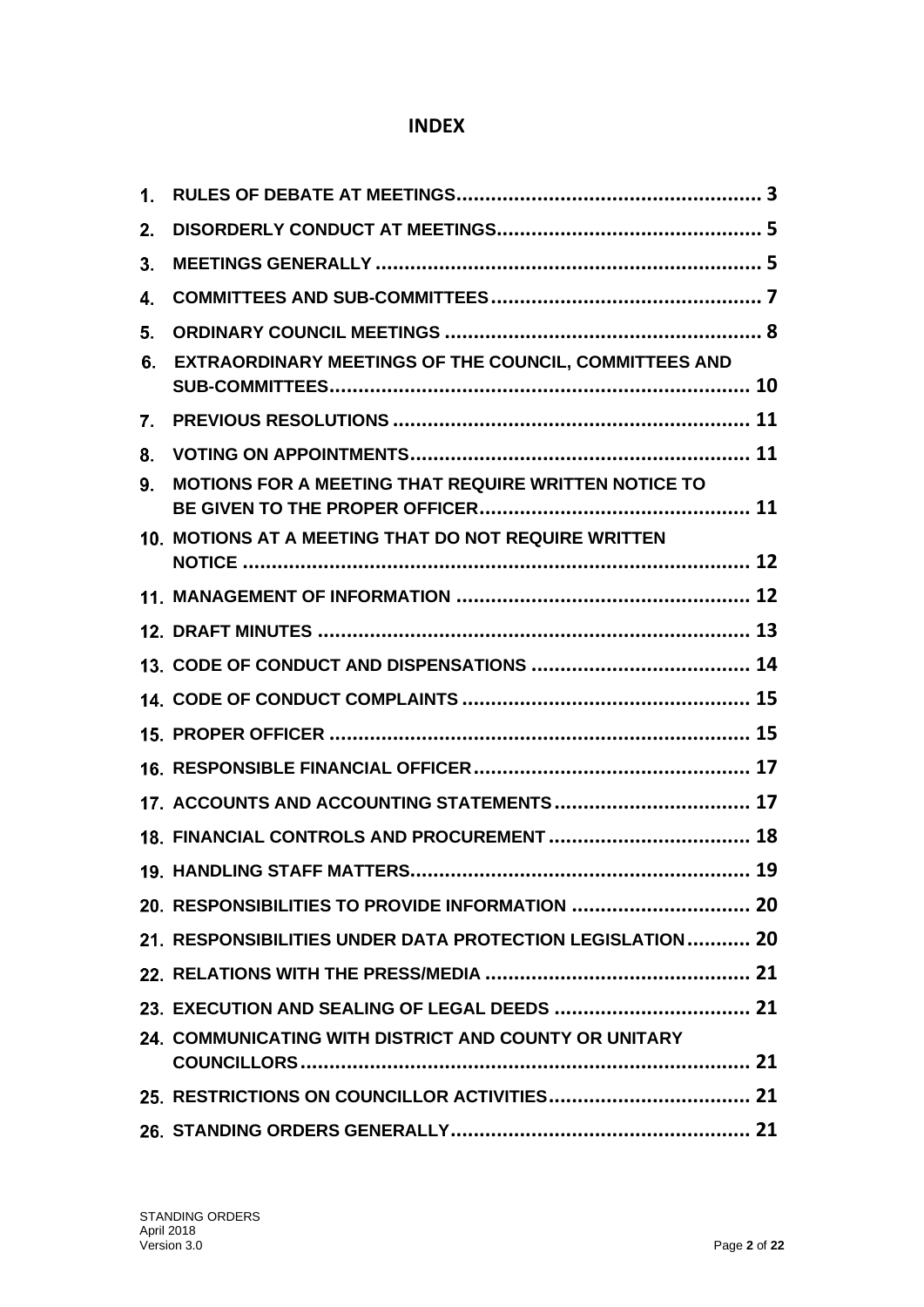#### <span id="page-2-0"></span>**RULES OF DEBATE AT MEETINGS** 1.

- a Motions on the agenda shall be considered in the order that they appear unless the order is changed at the discretion of the chairman of the meeting.
- b A motion (including an amendment) shall not be progressed unless it has been moved and seconded.
- c A motion on the agenda that is not moved by its proposer may be treated by the chairman of the meeting as withdrawn.
- d If a motion (including an amendment) has been seconded, it may be withdrawn by the proposer only with the consent of the seconder and the meeting.
- e An amendment is a proposal to remove or add words to a motion. It shall not negate the motion.
- f If an amendment to the original motion is carried, the original motion (as amended) becomes the substantive motion upon which further amendment(s) may be moved.
- g An amendment shall not be considered unless early verbal notice of it is given at the meeting and, if requested by the chairman of the meeting, is expressed in writing to the chairman.
- h A councillor may move an amendment to his own motion if agreed by the meeting. If a motion has already been seconded, the amendment shall be with the consent of the seconder and the meeting.
- i If there is more than one amendment to an original or substantive motion, the amendments shall be moved in the order directed by the chairman of the meeting.
- j Subject to standing order 1(k), only one amendment shall be moved and debated at a time, the order of which shall be directed by the chairman of the meeting.
- k One or more amendments may be discussed together if the chairman of the meeting considers this expedient but each amendment shall be voted upon separately.
- l A councillor may not move more than one amendment to an original or substantive motion.
- m The mover of an amendment has no right of reply at the end of debate on it.
- n Where a series of amendments to an original motion are carried, the mover of the original motion shall have a right of reply either at the end of debate on the first amendment or at the very end of debate on the final substantive motion immediately before it is put to the vote.
- o Unless permitted by the chairman of the meeting, a councillor may speak once in the debate on a motion except: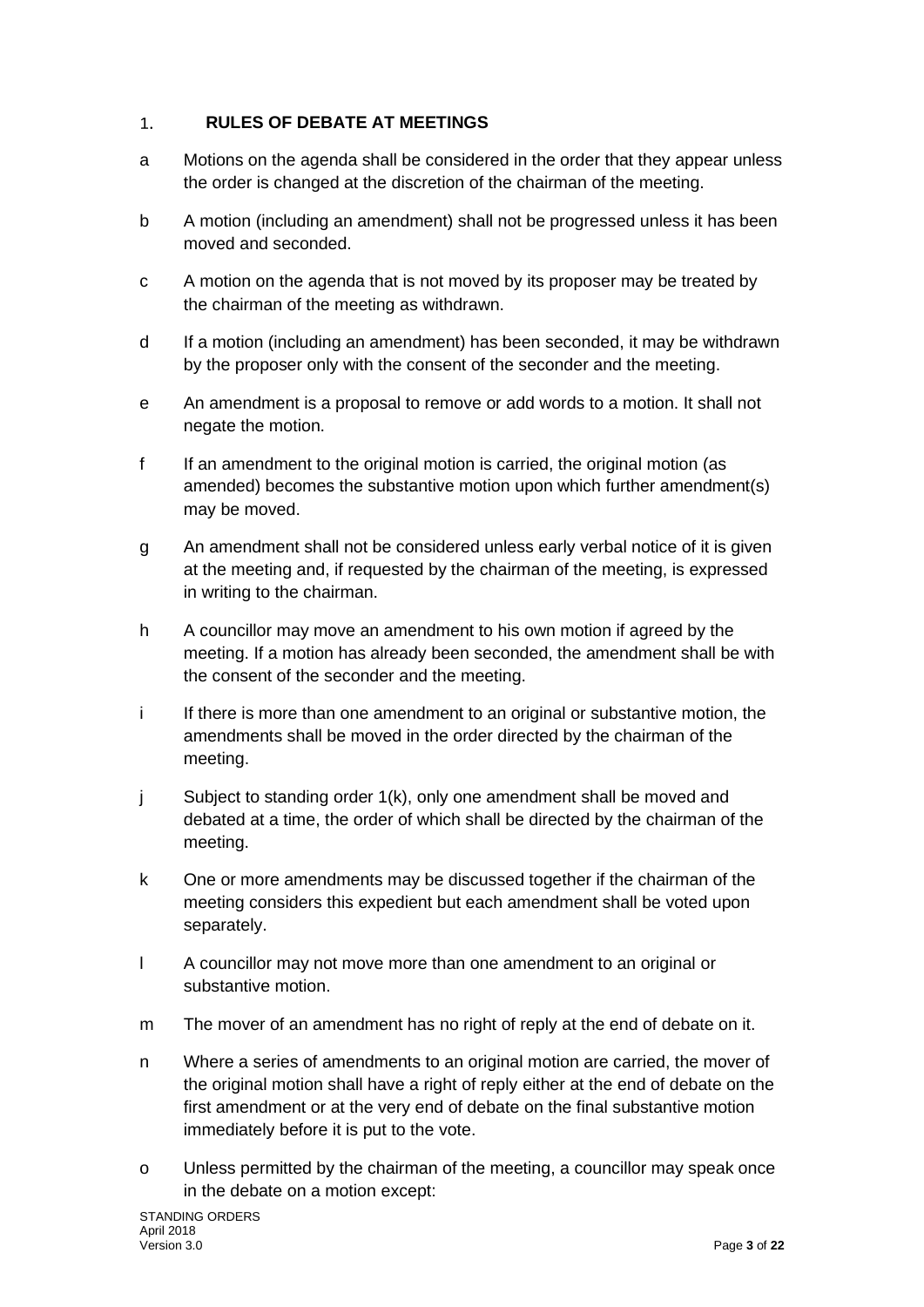- i. to speak on an amendment moved by another councillor;
- ii. to move or speak on another amendment if the motion has been amended since he last spoke;
- iii. to make a point of order;
- iv. to give a personal explanation; or
- v. to exercise a right of reply.
- p During the debate on a motion, a councillor may interrupt only on a point of order or a personal explanation and the councillor who was interrupted shall stop speaking. A councillor raising a point of order shall identify the standing order which he considers has been breached or specify the other irregularity in the proceedings of the meeting he is concerned by.
- q A point of order shall be decided by the chairman of the meeting and his decision shall be final.
- r When a motion is under debate, no other motion shall be moved except:
	- i. to amend the motion;
	- ii. to proceed to the next business;
	- iii. to adjourn the debate;
	- iv. to put the motion to a vote;
	- v. to ask a person to be no longer heard or to leave the meeting;
	- vi. to refer a motion to a committee or sub-committee for consideration;
	- vii. to exclude the public and press;
	- viii. to adjourn the meeting; or
	- ix. to suspend particular standing order(s) excepting those which reflect mandatory statutory or legal requirements.
- s Before an original or substantive motion is put to the vote, the chairman of the meeting shall be satisfied that the motion has been sufficiently debated and that the mover of the motion under debate has exercised or waived his right of reply.
- t Excluding motions moved under standing order 1(r), the contributions or speeches by a councillor shall relate only to the motion under discussion and shall not exceed 5 minutes without the consent of the chairman of the meeting.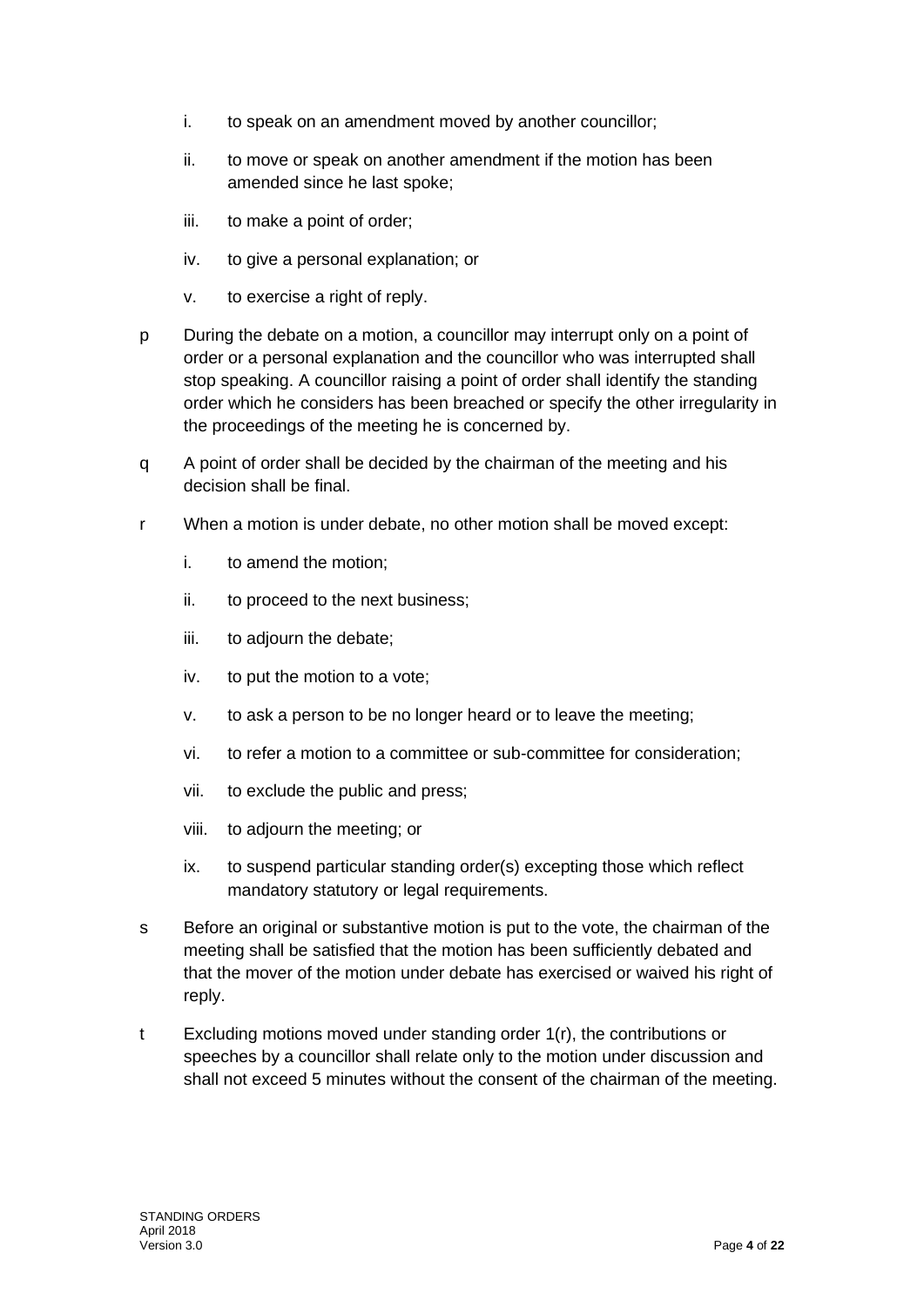#### <span id="page-4-0"></span>**DISORDERLY CONDUCT AT MEETINGS**  $2.$

- a No person shall obstruct the transaction of business at a meeting or behave offensively or improperly. If this standing order is ignored, the chairman of the meeting shall request such person(s) to moderate or improve their conduct.
- b If person(s) disregard the request of the chairman of the meeting to moderate or improve their conduct, any councillor or the chairman of the meeting may move that the person be no longer heard or be excluded from the meeting. The motion, if seconded, shall be put to the vote without discussion.
- c If a resolution made under standing order 2(b) is ignored, the chairman of the meeting may take further reasonable steps to restore order or to progress the meeting. This may include temporarily suspending or closing the meeting.

#### <span id="page-4-1"></span> $3.$ **MEETINGS GENERALLY**

**Full Council meetings** Committee meetings

- a Meetings shall not take place in premises which at the time of the meeting are used for the supply of alcohol, unless no other premises are available free of charge or at a reasonable cost.
- b The minimum three clear days for notice of a meeting does not include the day on which notice was issued, the day of the meeting, a Sunday, a day of the Christmas break, a day of the Easter break or of a bank holiday or a day appointed for public thanksgiving or mourning.
- c The minimum three clear days' public notice for a meeting does not include the day on which the notice was issued or the day of the meeting
- ● d Meetings shall be open to the public unless their presence is prejudicial to the public interest by reason of the confidential nature of the business to be transacted or for other special reasons. The public's exclusion from part or all of a meeting shall be by a resolution which shall give reasons for the public's exclusion.
	- e Members of the public may make representations, answer questions and give evidence at a meeting which they are entitled to attend in respect of the business on the agenda.
	- f The period of time designated for public participation at a meeting in accordance with standing order 3(e) shall not exceed 15 minutes unless directed by the chairman of the meeting.
	- g Subject to standing order 3(f), a member of the public shall not speak for more than 5 minutes.
	- h In accordance with standing order 3(e), a question shall not require a response at the meeting nor start a debate on the question. The chairman of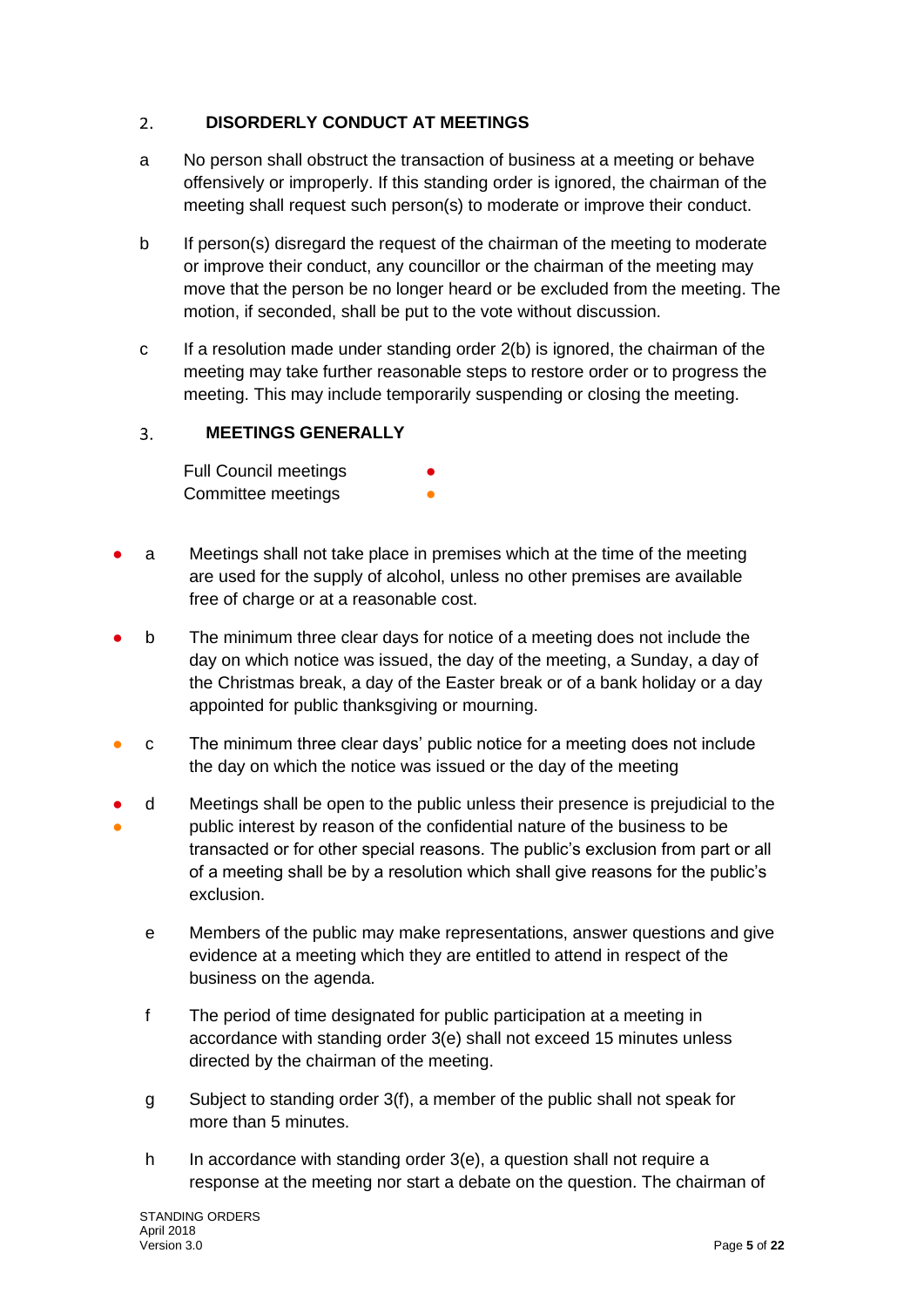the meeting may direct that a written or oral response be given.

- i A person shall raise his hand when requesting to speak and stand when speaking (except when a person has a disability or is likely to suffer discomfort). The chairman of the meeting may at any time permit a person to be seated when speaking.
- j A person who speaks at a meeting shall direct his comments to the chairman of the meeting.
- k Only one person is permitted to speak at a time. If more than one person wants to speak, the chairman of the meeting shall direct the order of speaking.
- ● l Subject to standing order 3(m), a person who attends a meeting is permitted to report on the meeting whilst the meeting is open to the public. To "report" means to film, photograph, make an audio recording of meeting proceedings, use any other means for enabling persons not present to see or hear the meeting as it takes place or later or to report or to provide oral or written commentary about the meeting so that the report or commentary is available as the meeting takes place or later to persons not present.
- ● m A person present at a meeting may not provide an oral report or oral commentary about a meeting as it takes place without permission.
- ● n The press shall be provided with reasonable facilities for the taking of their report of all or part of a meeting at which they are entitled to be present.
- o Subject to standing orders which indicate otherwise, anything authorised or required to be done by, to or before the Chairman of the Council may in his absence be done by, to or before the Vice-Chairman of the Council (if there is one).
- p The Chairman of the Council, if present, shall preside at a meeting. If the Chairman is absent from a meeting, the Vice-Chairman of the Council (if there is one) if present, shall preside. If both the Chairman and the Vice-Chairman are absent from a meeting, a councillor as chosen by the councillors present at the meeting shall preside at the meeting.
- ● ● q Subject to a meeting being quorate, all questions at a meeting shall be decided by a majority of the councillors and non-councillors with voting rights present and voting.
- ● r The chairman of a meeting may give an original vote on any matter put to the vote, and in the case of an equality of votes may exercise his casting vote whether or not he gave an original vote.

*See standing orders 5(h) and (i) for the different rules that apply in the election of the Chairman of the Council at the annual meeting of the Council.*

s Unless standing orders provide otherwise, voting on a question shall be by a show of hands. At the request of a councillor, the voting on any question shall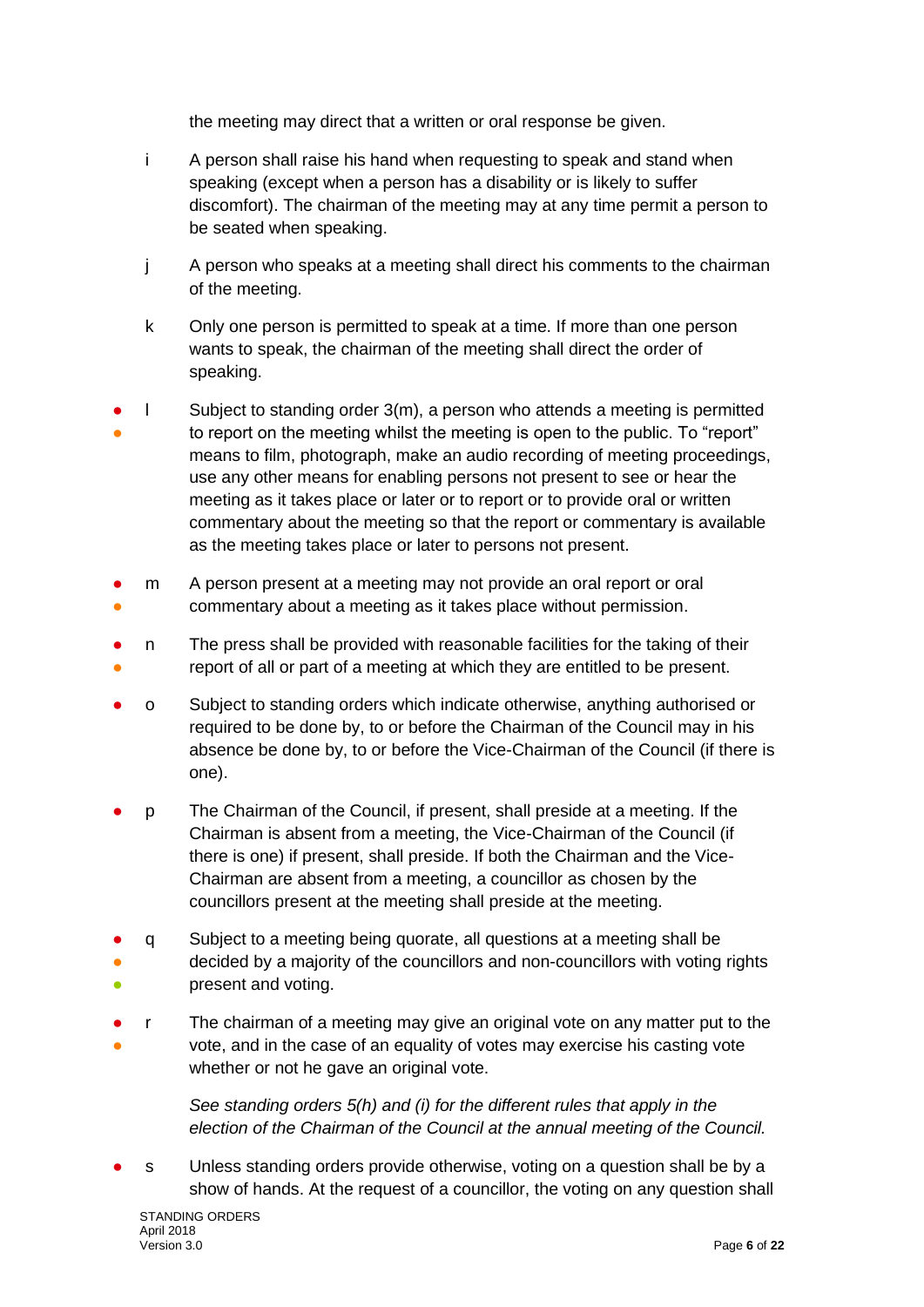be recorded so as to show whether each councillor present and voting gave his vote for or against that question**.** Such a request shall be made before moving on to the next item of business on the agenda.

- t The minutes of a meeting shall include an accurate record of the following:
	- i. the time and place of the meeting;
	- ii. the names of councillors who are present and the names of councillors who are absent;
	- iii. interests that have been declared by councillors and non-councillors with voting rights;
	- iv. the grant of dispensations (if any) to councillors and non-councillors with voting rights;
	- v. whether a councillor or non-councillor with voting rights left the meeting when matters that they held interests in were being considered;
	- vi. if there was a public participation session; and
	- vii. the resolutions made.
- ● u A councillor or a non-councillor with voting rights who has a disclosable pecuniary interest or another interest as set out in the Council's code of conduct in a matter being considered at a meeting is subject to statutory limitations or restrictions under the code on his right to participate and vote on that matter.
- $v$  No business may be transacted at a meeting unless at least one-third of the whole number of members of the Council are present and in no case shall the quorum of a meeting be less than three.

*See standing order 4d(viii) for the quorum of a committee or sub-committee meeting.* 

- ● w If a meeting is or becomes inquorate no business shall be transacted and the meeting shall be closed. The business on the agenda for the meeting shall be adjourned to another meeting.
	- x A meeting shall not exceed a period of 2 hours.

#### <span id="page-6-0"></span> $\overline{4}$ . **COMMITTEES AND SUB-COMMITTEES**

- a Unless the Council determines otherwise, a committee may appoint a subcommittee whose terms of reference and members shall be determined by the committee.
- b The members of a committee may include non-councillors unless it is a committee which regulates and controls the finances of the Council.
- c Unless the Council determines otherwise, all the members of an advisory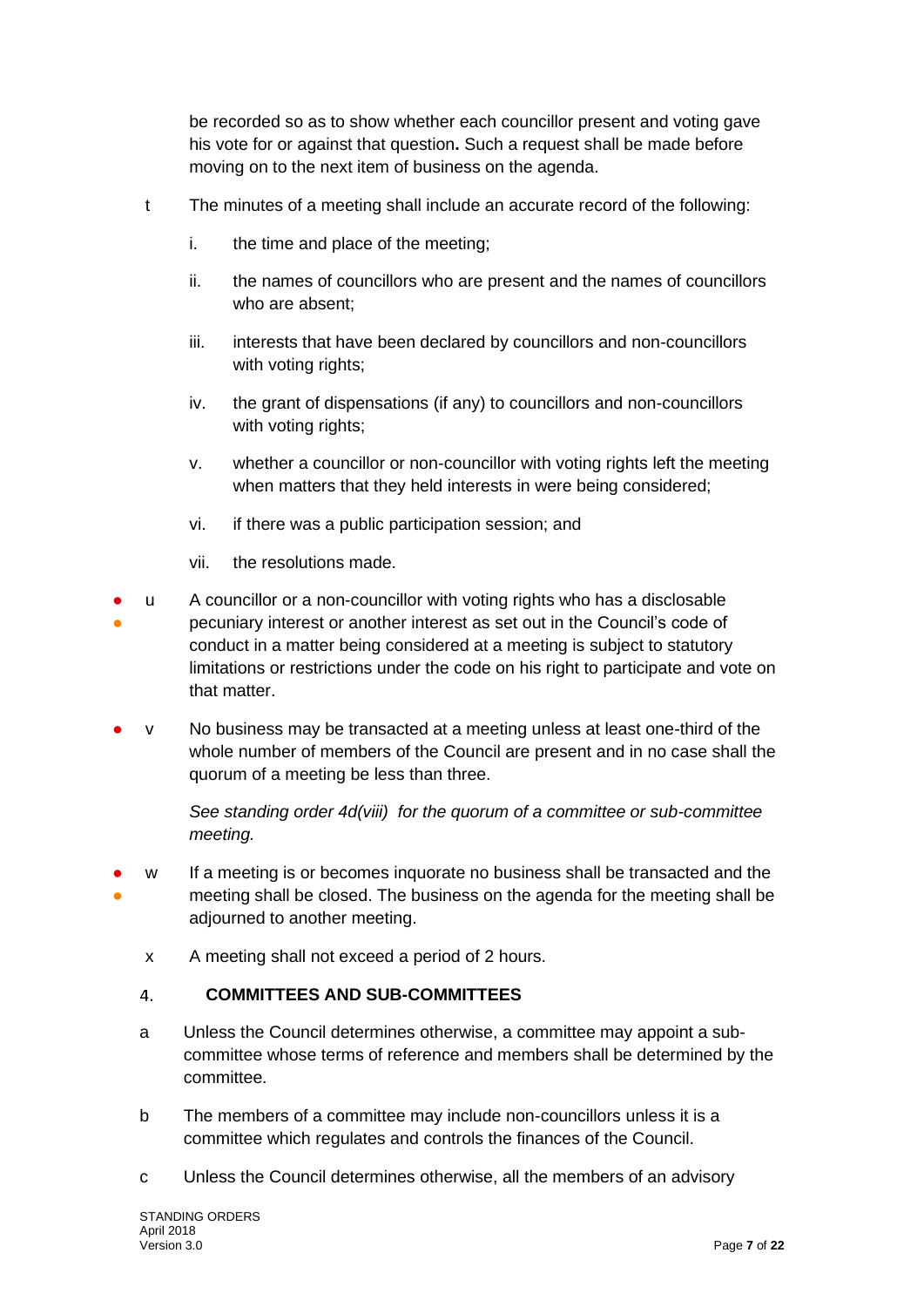committee and a sub-committee of the advisory committee may be noncouncillors.

- d The Council may appoint standing committees or other committees as may be necessary, and:
	- i. shall determine their terms of reference;
	- ii. shall determine the number and time of the ordinary meetings of a standing committee up until the date of the next annual meeting of the Council;
	- iii. shall permit a committee, other than in respect of the ordinary meetings of a committee, to determine the number and time of its meetings;
	- iv. shall, subject to standing orders 4(b) and (c), appoint and determine the terms of office of members of such a committee;
	- v. may, subject to standing orders 4(b) and (c), appoint and determine the terms of office of the substitute members to a committee whose role is to replace the ordinary members at a meeting of a committee if the ordinary members of the committee confirm to the Proper Officer ( ) days before the meeting that they are unable to attend;
	- vi. shall, after it has appointed the members of a standing committee, appoint the chairman of the standing committee;
	- vii. shall permit a committee other than a standing committee, to appoint its own chairman at the first meeting of the committee;
	- viii. shall determine the place, notice requirements and quorum for a meeting of a committee and a sub-committee which, in both cases, shall be no less than three;
	- ix. shall determine if the public may participate at a meeting of a committee;
	- x. shall determine if the public and press are permitted to attend the meetings of a sub-committee and also the advance public notice requirements, if any, required for the meetings of a sub-committee;
	- xi. shall determine if the public may participate at a meeting of a subcommittee that they are permitted to attend; and
	- xii. may dissolve a committee or a sub-committee.

#### <span id="page-7-0"></span> $5.$ **ORDINARY COUNCIL MEETINGS**

- a In an election year, the annual meeting of the Council shall be held on or within 14 days following the day on which the councillors elected take office.
- b In a year which is not an election year, the annual meeting of the Council shall be held on such day in May as the Council decides.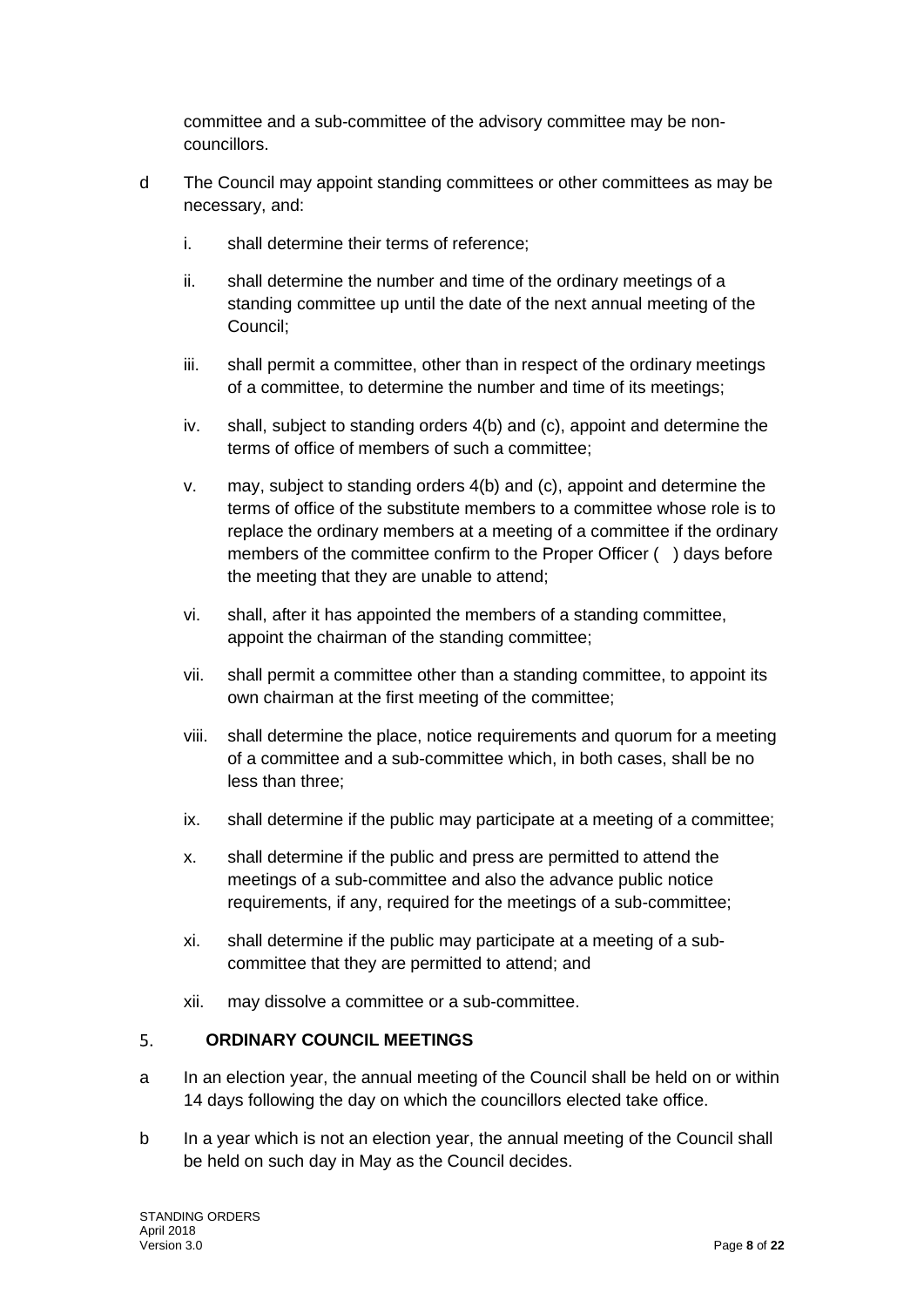- c If no other time is fixed, the annual meeting of the Council shall take place at 6pm.
- d In addition to the annual meeting of the Council, at least three other ordinary meetings shall be held in each year on such dates and times as the Council decides.
- e The first business conducted at the annual meeting of the Council shall be the election of the Chairman and Vice-Chairman (if there is one) of the Council.
- f The Chairman of the Council, unless he has resigned or becomes disqualified, shall continue in office and preside at the annual meeting until his successor is elected at the next annual meeting of the Council.
- g The Vice-Chairman of the Council, if there is one, unless he resigns or becomes disqualified, shall hold office until immediately after the election of the Chairman of the Council at the next annual meeting of the Council.
- h In an election year, if the current Chairman of the Council has not been reelected as a member of the Council, he shall preside at the annual meeting until a successor Chairman of the Council has been elected. The current Chairman of the Council shall not have an original vote in respect of the election of the new Chairman of the Council but shall give a casting vote in the case of an equality of votes.
- i In an election year, if the current Chairman of the Council has been re-elected as a member of the Council, he shall preside at the annual meeting until a new Chairman of the Council has been elected. He may exercise an original vote in respect of the election of the new Chairman of the Council and shall give a casting vote in the case of an equality of votes.
- j Following the election of the Chairman of the Council and Vice-Chairman (if there is one) of the Council at the annual meeting, the business shall include:
	- i. In an election year, delivery by the Chairman of the Council and councillors of their acceptance of office forms unless the Council resolves for this to be done at a later date. In a year which is not an election year, delivery by the Chairman of the Council of his acceptance of office form unless the Council resolves for this to be done at a later date;
	- ii. Confirmation of the accuracy of the minutes of the last meeting of the Council;
	- iii. Receipt of the minutes of the last meeting of a committee;
	- iv. Consideration of the recommendations made by a committee;
	- v. Review of delegation arrangements to committees, sub-committees, staff and other local authorities;
	- vi. Review of the terms of reference for committees;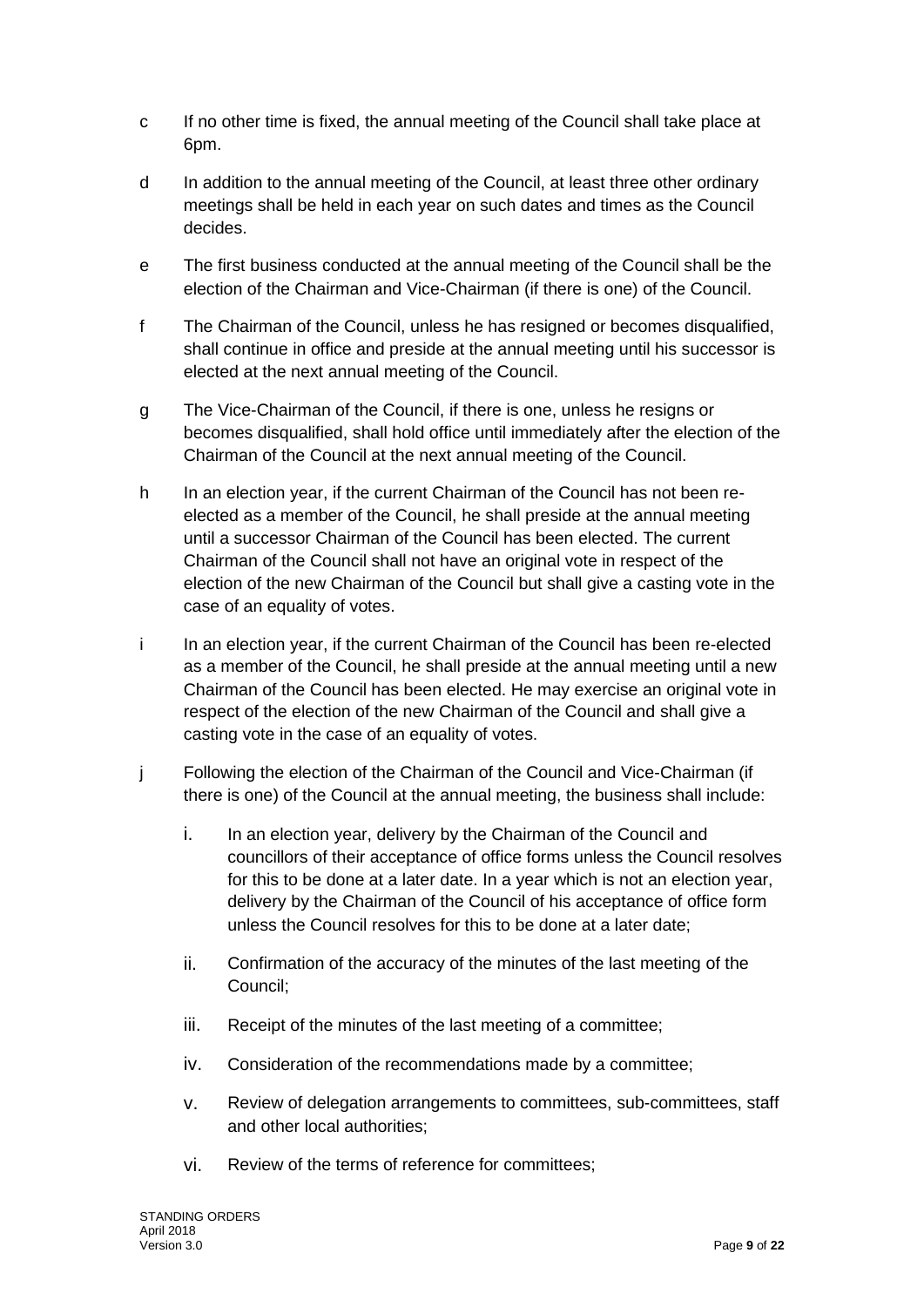- vii. Appointment of members to existing committees;
- viii. Appointment of any new committees in accordance with standing order 4;
- ix. Review and adoption of appropriate standing orders and financial regulations;
- x. Review of arrangements (including legal agreements) with other local authorities, not-for-profit bodies and businesses.
- xi. Review of representation on or work with external bodies and arrangements for reporting back;
- xii. In an election year, to make arrangements with a view to the Council becoming eligible to exercise the general power of competence in the future;
- xiii. Review of inventory of land and other assets including buildings and office equipment;
- xiv. Confirmation of arrangements for insurance cover in respect of all insurable risks;
- xv. Review of the Council's and/or staff subscriptions to other bodies;
- xvi. Review of the Council's complaints procedure;
- xvii. Review of the Council's policies, procedures and practices in respect of its obligations under freedom of information and data protection legislation (*see also standing orders 11, 20 and 21*);
- xviii. Review of the Council's policy for dealing with the press/media;
- xix. Review of the Council's employment policies and procedures;
- xx. Review of the Council's expenditure incurred under s.137 of the Local Government Act 1972 or the general power of competence.
- xxi. Determining the time and place of ordinary meetings of the Council up to and including the next annual meeting of the Council.

### <span id="page-9-0"></span> $6.$ **EXTRAORDINARY MEETINGS OF THE COUNCIL, COMMITTEES AND SUB-COMMITTEES**

- a The Chairman of the Council may convene an extraordinary meeting of the Council at any time.
- b If the Chairman of the Council does not call an extraordinary meeting of the Council within seven days of having been requested in writing to do so by two councillors, any two councillors may convene an extraordinary meeting of the Council. The public notice giving the time, place and agenda for such a meeting shall be signed by the two councillors.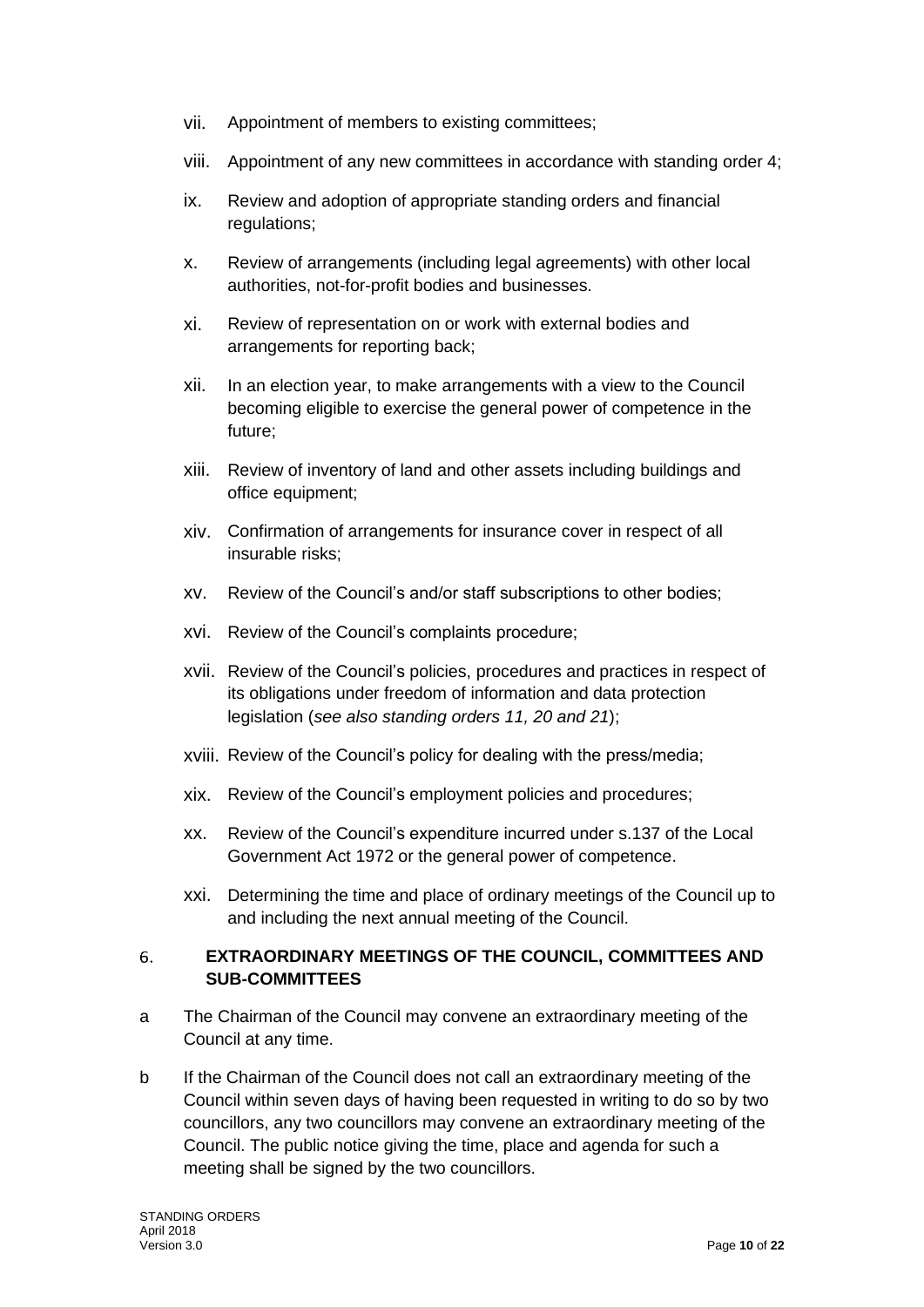- c The chairman of a committee may convene an extraordinary meeting of the committee at any time.
- d If the chairman of a committee does not call an extraordinary meeting within 7 days of having been requested to do so by 3 members of the committee any 3 members of the committee may convene an extraordinary meeting of the committee.

#### <span id="page-10-0"></span> $\overline{7}$ . **PREVIOUS RESOLUTIONS**

- a A resolution shall not be reversed within six months except either by a special motion, which requires written notice by at least 3 councillors to be given to the Proper Officer in accordance with standing order 9, or by a motion moved in pursuance of the recommendation of a committee or a sub-committee.
- b When a motion moved pursuant to standing order 7(a) has been disposed of, no similar motion may be moved for a further six months.

#### <span id="page-10-1"></span> $8<sub>1</sub>$ **VOTING ON APPOINTMENTS**

a Where more than two persons have been nominated for a position to be filled by the Council and none of those persons has received an absolute majority of votes in their favour, the name of the person having the least number of votes shall be struck off the list and a fresh vote taken. This process shall continue until a majority of votes is given in favour of one person. A tie in votes may be settled by the casting vote exercisable by the chairman of the meeting.

### <span id="page-10-2"></span>**MOTIONS FOR A MEETING THAT REQUIRE WRITTEN NOTICE TO BE**   $9<sub>1</sub>$ **GIVEN TO THE PROPER OFFICER**

- a A motion shall relate to the responsibilities of the meeting for which it is tabled and in any event shall relate to the performance of the Council's statutory functions, powers and obligations or an issue which specifically affects the Council's area or its residents.
- b No motion may be moved at a meeting unless it is on the agenda and the mover has given written notice of its wording to the Proper Officer at least 7 clear days before the meeting. Clear days do not include the day of the notice or the day of the meeting.
- c The Proper Officer may, before including a motion on the agenda received in accordance with standing order 9(b), correct obvious grammatical or typographical errors in the wording of the motion.
- d If the Proper Officer considers the wording of a motion received in accordance with standing order 9(b) is not clear in meaning, the motion shall be rejected until the mover of the motion resubmits it, so that it can be understood, in writing, to the Proper Officer at least 5 clear days before the meeting.
- e If the wording or subject of a proposed motion is considered improper, the Proper Officer shall consult with the chairman of the forthcoming meeting or, as the case may be, the councillors who have convened the meeting, to consider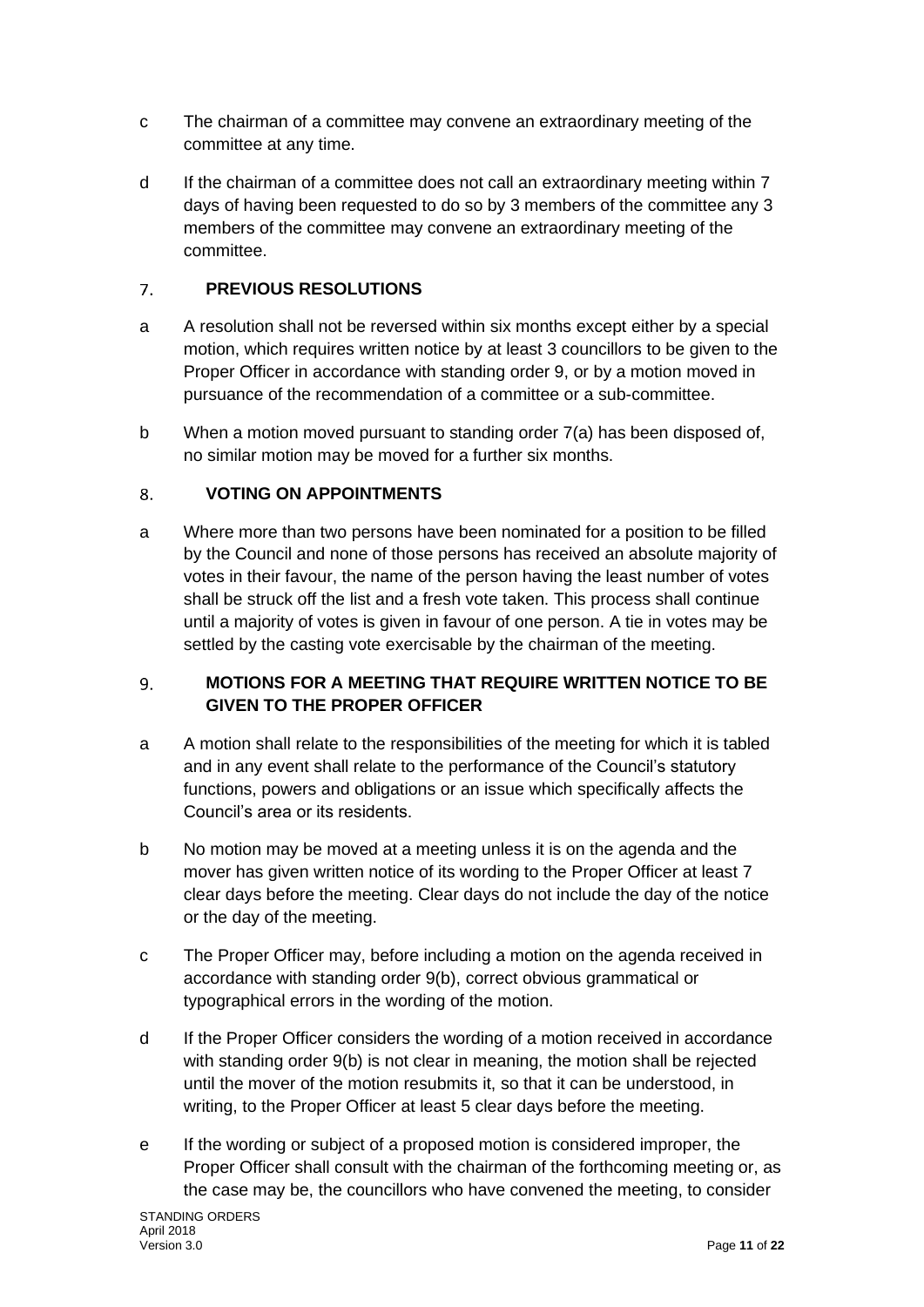whether the motion shall be included in the agenda or rejected.

- f The decision of the Proper Officer as to whether or not to include the motion on the agenda shall be final.
- g Motions received shall be recorded and numbered in the order that they are received.
- h Motions rejected shall be recorded with an explanation by the Proper Officer of the reason for rejection.

#### <span id="page-11-0"></span>**MOTIONS AT A MEETING THAT DO NOT REQUIRE WRITTEN NOTICE**   $10.$

- a The following motions may be moved at a meeting without written notice to the Proper Officer:
	- i. to correct an inaccuracy in the draft minutes of a meeting;
	- ii. to move to a vote;
	- iii. to defer consideration of a motion;
	- iv. to refer a motion to a particular committee or sub-committee:
	- v. to appoint a person to preside at a meeting;
	- vi. to change the order of business on the agenda;
	- vii. to proceed to the next business on the agenda;
	- viii. to require a written report;
	- ix. to appoint a committee or sub-committee and their members;
	- x. to extend the time limits for speaking;
	- xi. to exclude the press and public from a meeting in respect of confidential or other information which is prejudicial to the public interest;
	- xii. to not hear further from a councillor or a member of the public;
	- xiii. to exclude a councillor or member of the public for disorderly conduct;
	- xiv. to temporarily suspend the meeting;
	- xv. to suspend a particular standing order (unless it reflects mandatory statutory or legal requirements);
	- xvi. to adjourn the meeting; or

xvii. to close the meeting.

#### <span id="page-11-1"></span>**MANAGEMENT OF INFORMATION**  11.

*See also standing order 20.*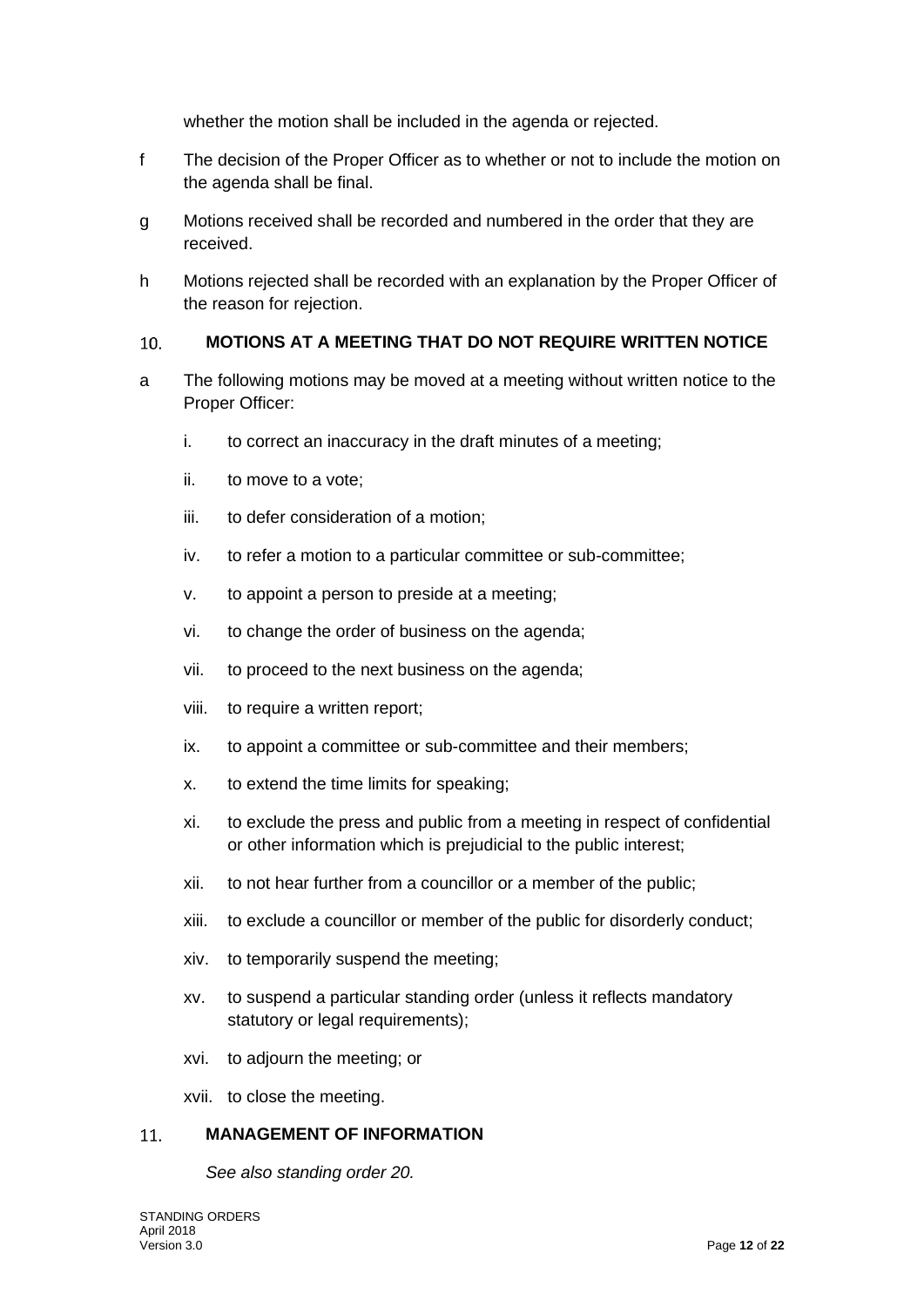- a The Council shall have in place and keep under review, technical and organisational measures to keep secure information (including personal data) which it holds in paper and electronic form. Such arrangements shall include deciding who has access to personal data and encryption of personal data.
- b The Council shall have in place, and keep under review, policies for the retention and safe destruction of all information (including personal data) which it holds in paper and electronic form. The Council's retention policy shall confirm the period for which information (including personal data) shall be retained or if this is not possible the criteria used to determine that period (e.g. the Limitation Act 1980).
- c The agenda, papers that support the agenda and the minutes of a meeting shall not disclose or otherwise undermine confidential information or personal data without legal justification.
- d Councillors, staff, the Council's contractors and agents shall not disclose confidential information or personal data without legal justification.

#### <span id="page-12-0"></span> $12<sub>1</sub>$ **DRAFT MINUTES**

Full Council meetings Committee meetings

- a If the draft minutes of a preceding meeting have been served on councillors with the agenda to attend the meeting at which they are due to be approved for accuracy, they shall be taken as read.
- b There shall be no discussion about the draft minutes of a preceding meeting except in relation to their accuracy. A motion to correct an inaccuracy in the draft minutes shall be moved in accordance with standing order 10(a)(i).
- c The accuracy of draft minutes, including any amendment(s) made to them, shall be confirmed by resolution and shall be signed by the chairman of the meeting and stand as an accurate record of the meeting to which the minutes relate.
- d If the chairman of the meeting does not consider the minutes to be an accurate record of the meeting to which they relate, he shall sign the minutes and include a paragraph in the following terms or to the same effect:

"The chairman of this meeting does not believe that the minutes of the meeting of the ( ) held on [date] in respect of ( ) were a correct record but his view was not upheld by the meeting and the minutes are confirmed as an accurate record of the proceedings."

● ● e If the Council's gross annual income or expenditure (whichever is higher) does not exceed £25,000, it shall publish draft minutes on a website which is publicly accessible and free of charge not later than one month after the meeting has taken place.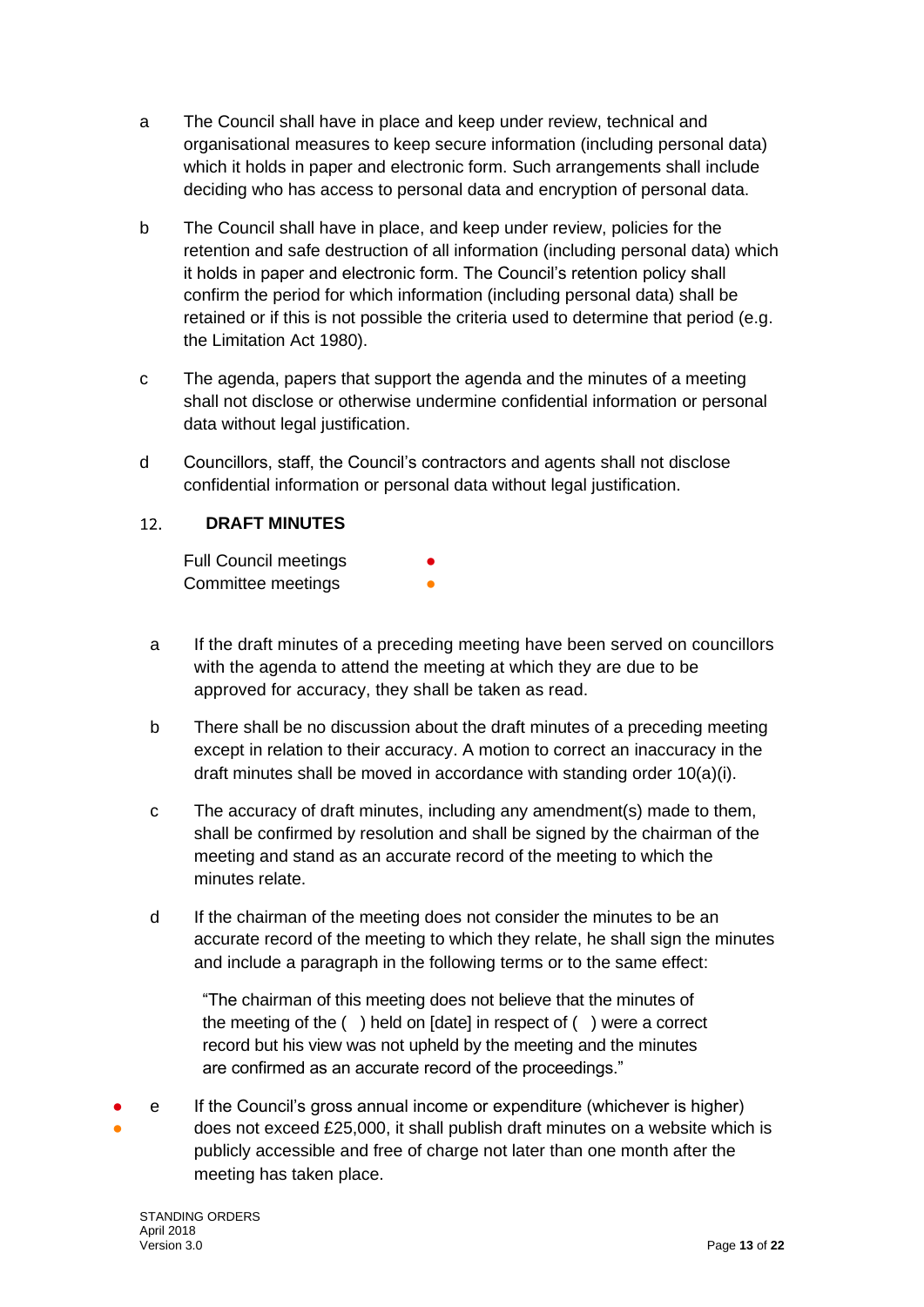f Subject to the publication of draft minutes in accordance with standing order 12(e) and standing order 20(a) and following a resolution which confirms the accuracy of the minutes of a meeting, the draft minutes or recordings of the meeting for which approved minutes exist shall be destroyed.

#### <span id="page-13-0"></span>13. **CODE OF CONDUCT AND DISPENSATIONS**

*See also standing order 3(u).*

- a All councillors and non-councillors with voting rights shall observe the code of conduct adopted by the Council.
- b Unless he has been granted a dispensation, a councillor or non-councillor with voting rights shall withdraw from a meeting when it is considering a matter in which he has a disclosable pecuniary interest. He may return to the meeting after it has considered the matter in which he had the interest.
- c Unless he has been granted a dispensation, a councillor or non-councillor with voting rights shall withdraw from a meeting when it is considering a matter in which he has another interest if so required by the Council's code of conduct. He may return to the meeting after it has considered the matter in which he had the interest.
- d Dispensation requests shall be in writing and submitted to the Proper Officer as soon as possible before the meeting, or failing that, at the start of the meeting for which the dispensation is required.
- e A decision as to whether to grant a dispensation shall be made by the Proper Officer and that decision is final.
- f A dispensation request shall confirm:
	- i. the description and the nature of the disclosable pecuniary interest or other interest to which the request for the dispensation relates;
	- ii. whether the dispensation is required to participate at a meeting in a discussion only or a discussion and a vote;
	- iii. the date of the meeting or the period (not exceeding four years) for which the dispensation is sought; and
	- iv. an explanation as to why the dispensation is sought.
- g Subject to standing orders 13(d) and (f), a dispensation request shall be considered [by the Proper Officer before the meeting or, if this is not possible, at the start of the meeting for which the dispensation is required] OR [at the beginning of the meeting of the Council, or committee or sub-committee for which the dispensation is required].
- h A dispensation may be granted in accordance with standing order 13(e) if having regard to all relevant circumstances any of the following apply:

i. without the dispensation the number of persons prohibited from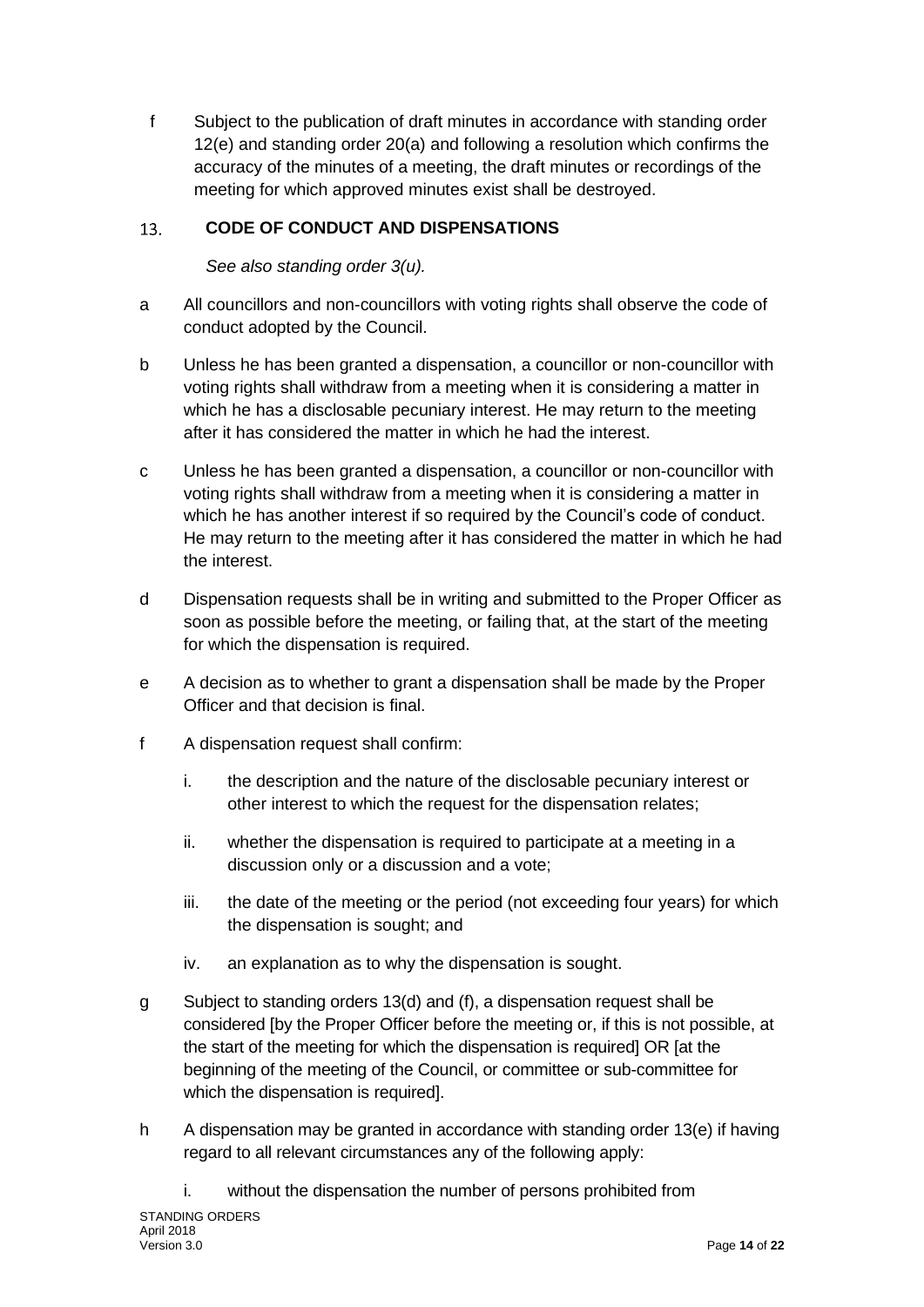participating in the particular business would be so great a proportion of the meeting transacting the business as to impede the transaction of the business;

- ii. granting the dispensation is in the interests of persons living in the Council's area; or
- iii. it is otherwise appropriate to grant a dispensation.

#### <span id="page-14-0"></span> $14.$ **CODE OF CONDUCT COMPLAINTS**

- a Upon notification by the District or Unitary Council that it is dealing with a complaint that a councillor or non-councillor with voting rights has breached the Council's code of conduct, the Proper Officer shall, subject to standing order 11, report this to the Council.
- b Where the notification in standing order 14(a) relates to a complaint made by the Proper Officer, the Proper Officer shall notify the Chairman of Council of this fact, and the Chairman shall nominate another staff member to assume the duties of the Proper Officer in relation to the complaint until it has been determined and the Council has agreed what action, if any, to take in accordance with standing order 14(d).
- c The Council may:
	- i. provide information or evidence where such disclosure is necessary to investigate the complaint or is a legal requirement:
	- ii. seek information relevant to the complaint from the person or body with statutory responsibility for investigation of the matter;
- d Upon notification by the Unitary Council that a councillor or non-councillor with voting rights has breached the Council's code of conduct, the Council shall consider what, if any, action to take against him. Such action excludes disqualification or suspension from office.

#### <span id="page-14-1"></span>15. **PROPER OFFICER**

- a The Proper Officer shall be the Clerk
- b The Proper Officer shall:
	- i. at least three clear days before a meeting of the council or committee
		- serve on councillors by delivery or post at their residences or by email authenticated in such manner as the Proper Officer thinks fit, a signed summons confirming the time, place and the agenda (provided the councillor has consented to service by email), and
		- Provide, in a conspicuous place, public notice of the time, place and agenda (provided that the public notice with agenda of an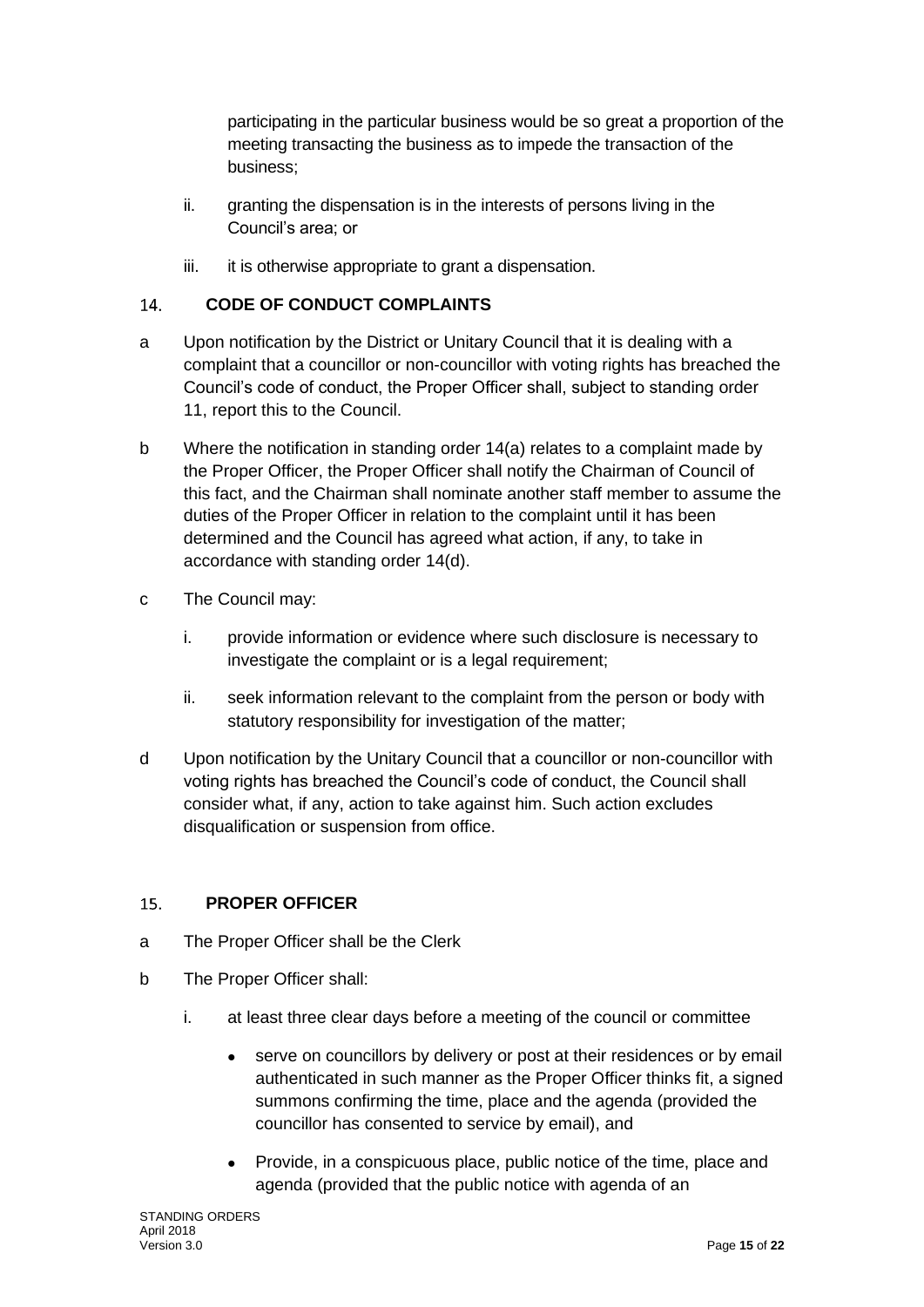extraordinary meeting of the Council convened by councillors is signed by them).

*See standing order 3(b) for the meaning of clear days for a meeting of a full council and standing order 3(c) for the meaning of clear days for a meeting of a committee;*

- ii. subject to standing order 9, include on the agenda all motions in the order received unless a councillor has given written notice at least 5 days before the meeting confirming his withdrawal of it;
- iii. convene a meeting of the Council for the election of a new Chairman of the Council, occasioned by a casual vacancy in his office;
- iv. facilitate inspection of the minute book by local government electors;
- v. receive and retain copies of byelaws made by other local authorities;
- vi. hold acceptance of office forms from councillors;
- vii. hold a copy of every councillor's register of interests;
- viii. assist with responding to requests made under freedom of information legislation and rights exercisable under data protection legislation, in accordance with the Council's relevant policies and procedures;
- ix. liaise, as appropriate, with the Council's Data Protection Officer;
- x. receive and send general correspondence and notices on behalf of the Council except where there is a resolution to the contrary;
- xi. assist in the organisation of, storage of, access to, security of and destruction of information held by the Council in paper and electronic form subject to the requirements of data protection and freedom of information legislation and other legitimate requirements (e.g. the Limitation Act 1980);
- xii. arrange for legal deeds to be executed; (*see also standing order 23);*
- xiii. arrange or manage the prompt authorisation, approval, and instruction regarding any payments to be made by the Council in accordance with its financial regulations;
- xiv. record every planning application notified to the Council and the Council's response to the local planning authority in a book for such purpose;
- xv. refer a planning application received by the Council to the [Chairman or in his absence the Vice-Chairman (if there is one) of the Council] OR [Chairman or in his absence Vice-Chairman (if there is one) of the ( ) Committee] within two working days of receipt to facilitate an extraordinary meeting if the nature of a planning application requires consideration before the next ordinary meeting of [the Council] OR [( )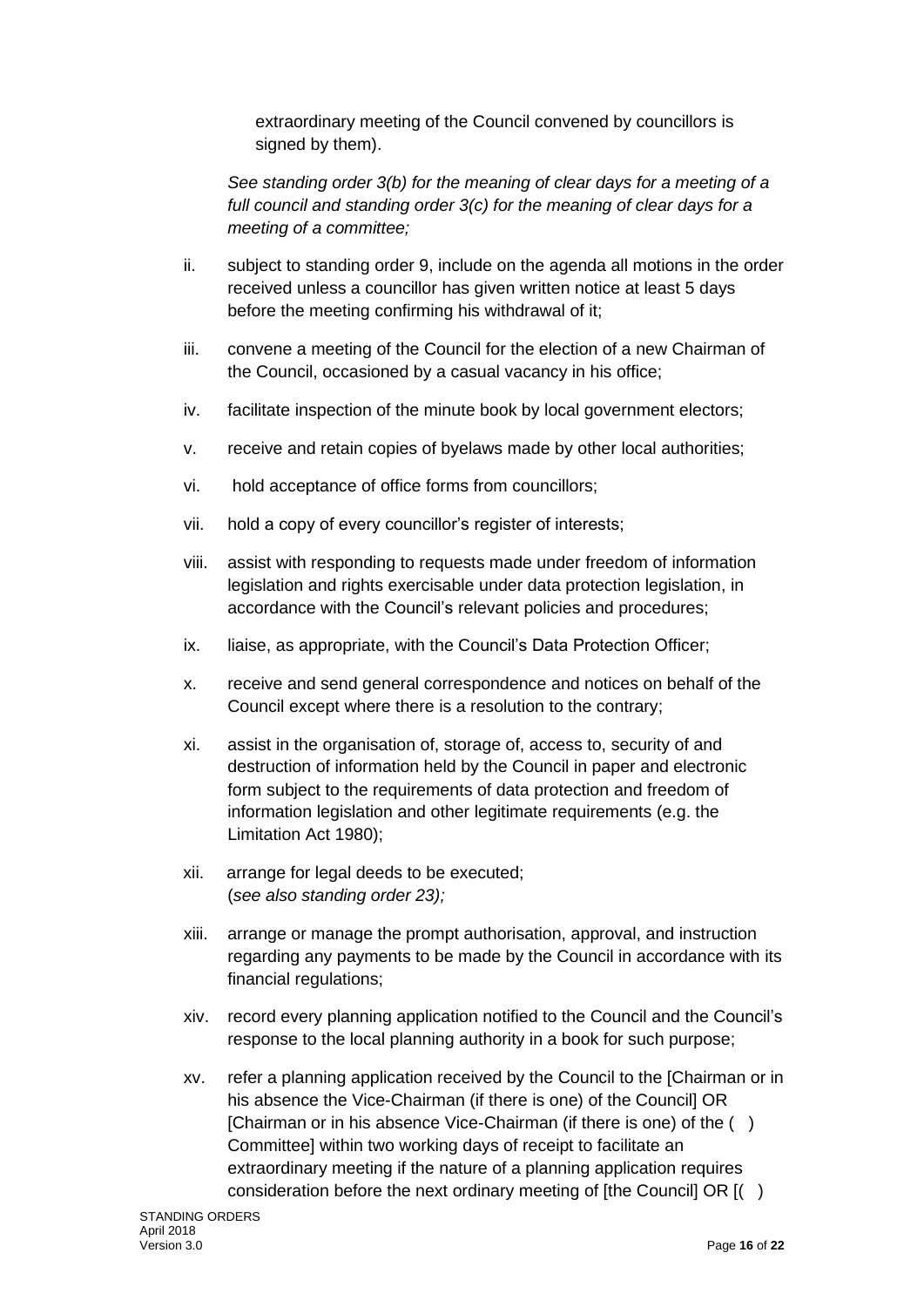committee];

- xvi. manage access to information about the Council via the publication scheme; and
- xvii. retain custody of the seal of the Council (if there is one) which shall not be used without a resolution to that effect. (s*ee also standing order 23).*

#### <span id="page-16-0"></span>16. **RESPONSIBLE FINANCIAL OFFICER**

a The Council shall appoint an appropriate person to undertake the work of the Responsible Financial Officer when the Responsible Financial Officer is absent.

#### <span id="page-16-1"></span>**ACCOUNTS AND ACCOUNTING STATEMENTS**  $17.$

- a "Proper practices" in standing orders refer to the most recent version of "Governance and Accountability for Local Councils – a Practitioners' Guide".
- b All payments by the Council shall be authorised, approved and paid in accordance with the law, proper practices and the Council's financial regulations.
- c The Responsible Financial Officer shall supply to each councillor as soon as practicable after 30 June, 30 September and 31 December in each year a statement to summarise:
	- i. the Council's receipts and payments (or income and expenditure) for each quarter;
	- ii. the Council's aggregate receipts and payments (or income and expenditure) for the year to date;
	- iii. the balances held at the end of the quarter being reported and

which includes a comparison with the budget for the financial year and highlights any actual or potential overspends.

- d As soon as possible after the financial year end at 31 March, the Responsible Financial Officer shall provide:
	- i. each councillor with a statement summarising the Council's receipts and payments (or income and expenditure) for the last quarter and the year to date for information; and
	- ii. to the Council the accounting statements for the year in the form of Section 1 of the annual governance and accountability return, as required by proper practices, for consideration and approval.
- e The year-end accounting statements shall be prepared in accordance with proper practices and apply the form of accounts determined by the Council (receipts and payments, or income and expenditure) for the year to 31 March.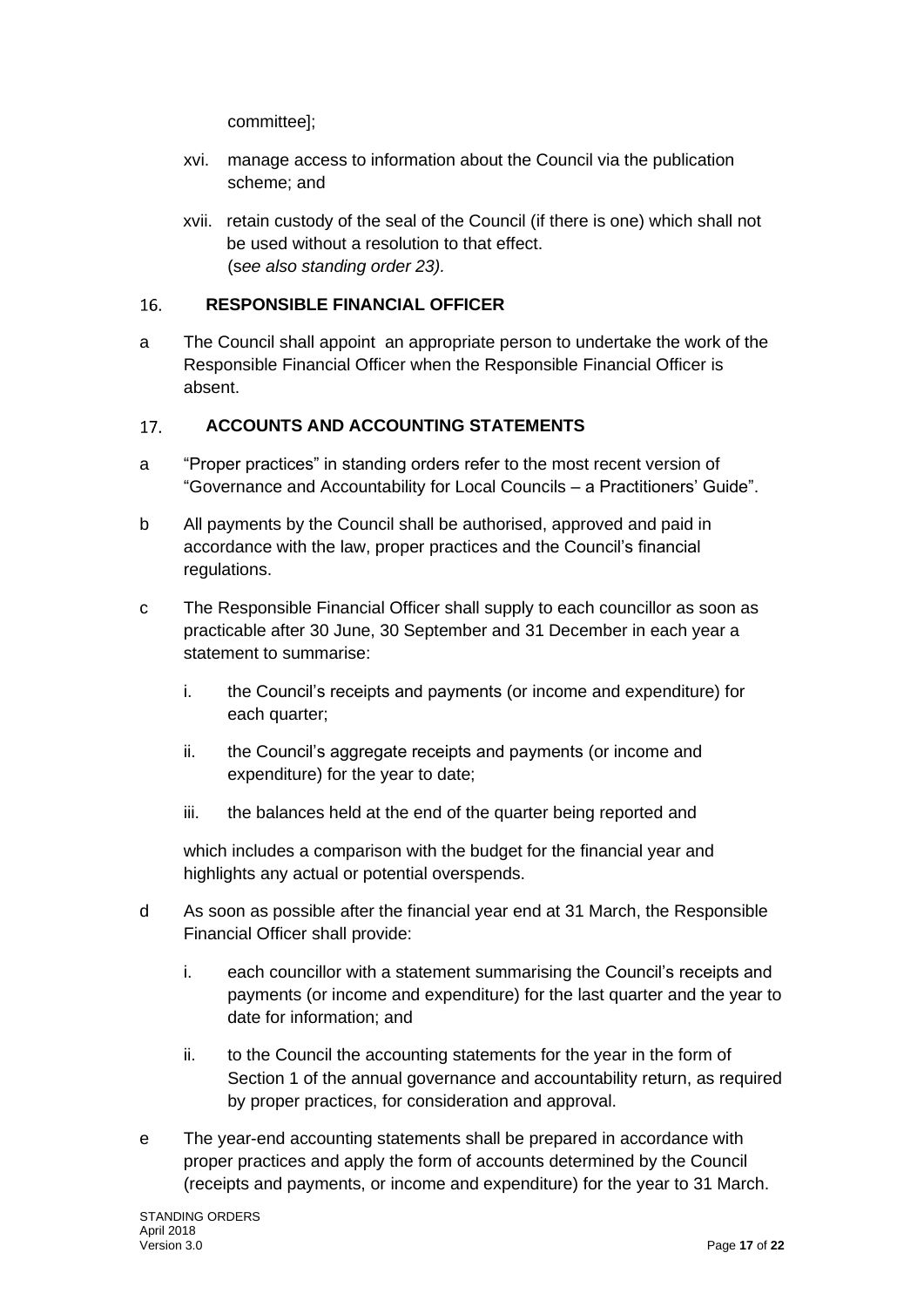A completed draft annual governance and accountability return shall be presented to all councillors at least 14 days prior to anticipated approval by the Council. The annual governance and accountability return of the Council, which is subject to external audit, including the annual governance statement, shall be presented to the Council for consideration and formal approval before 30 June.

#### <span id="page-17-0"></span>**FINANCIAL CONTROLS AND PROCUREMENT** 18.

- a. The Council shall consider and approve financial regulations drawn up by the Responsible Financial Officer, which shall include detailed arrangements in respect of the following:
	- i. the keeping of accounting records and systems of internal controls;
	- ii. the assessment and management of financial risks faced by the Council;
	- iii. the work of the independent internal auditor in accordance with proper practices and the receipt of regular reports from the internal auditor, which shall be required at least annually;
	- iv. the inspection and copying by councillors and local electors of the Council's accounts and/or orders of payments; and
	- v. whether contracts with an estimated value below £25,000 due to special circumstances are exempt from a tendering process or procurement exercise.
- b. Financial regulations shall be reviewed regularly and at least annually for fitness of purpose.
- c. A public contract regulated by the Public Contracts Regulations 2015 with an estimated value in excess of £25,000 but less than the relevant thresholds in standing order 18(f) is subject to Regulations 109-114 of the Public Contracts Regulations 2015 which include a requirement on the Council to advertise the contract opportunity on the Contracts Finder website regardless of what other means it uses to advertise the opportunity.
- d. Subject to additional requirements in the financial regulations of the Council, the tender process for contracts for the supply of goods, materials, services or the execution of works shall include, as a minimum, the following steps:
	- i. a specification for the goods, materials, services or the execution of works shall be drawn up;
	- ii. an invitation to tender shall be drawn up to confirm (i) the Council's specification (ii) the time, date and address for the submission of tenders (iii) the date of the Council's written response to the tender and (iv) the prohibition on prospective contractors contacting councillors or staff to encourage or support their tender outside the prescribed process;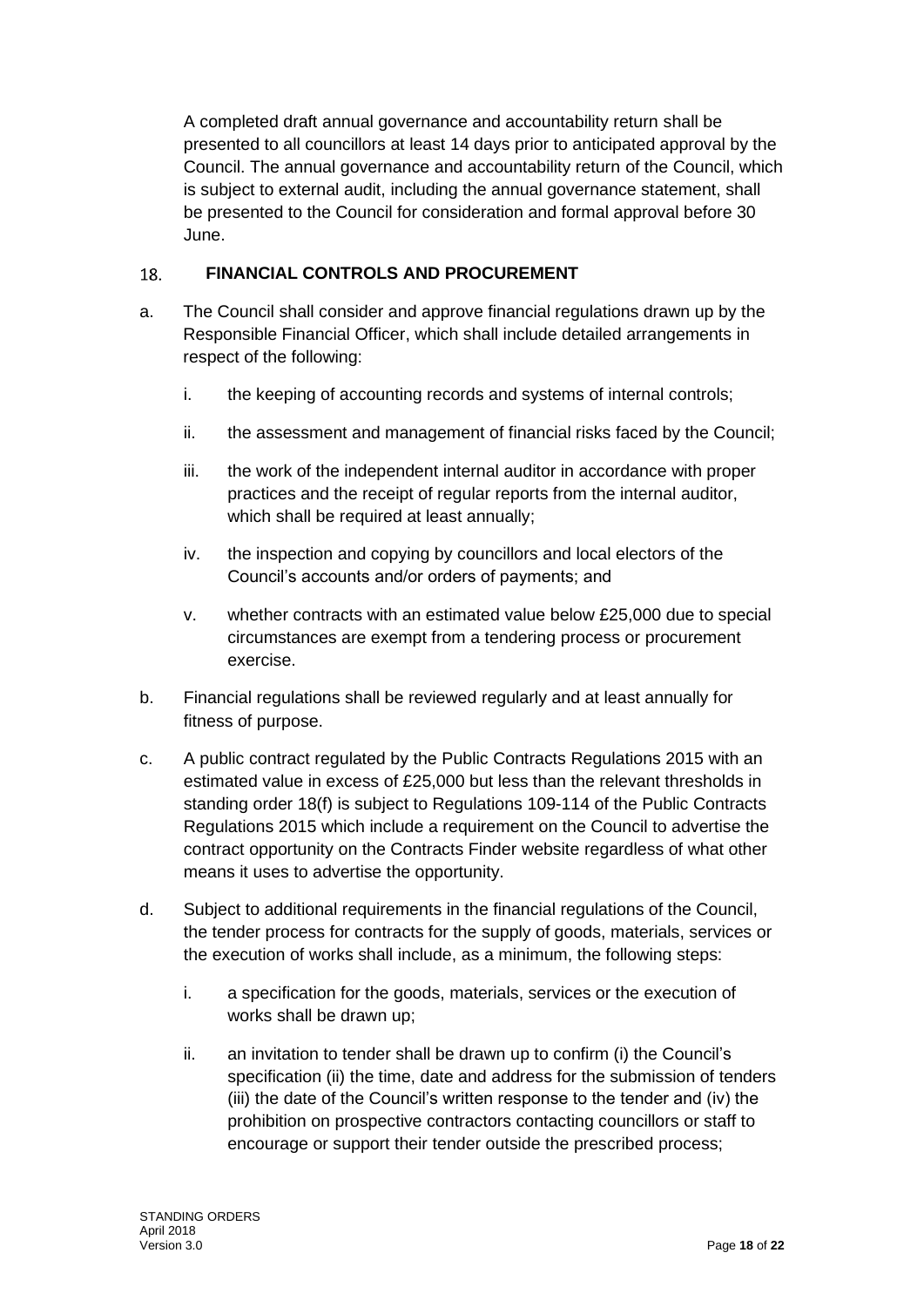- iii. the invitation to tender shall be advertised in a local newspaper and in any other manner that is appropriate;
- iv. tenders are to be submitted in writing in a sealed marked envelope addressed to the Proper Officer;
- v. tenders shall be opened by the Proper Officer in the presence of at least one councillor after the deadline for submission of tenders has passed;
- vi. tenders are to be reported to and considered by the appropriate meeting of the Council or a committee or sub-committee with delegated responsibility.
- e. Neither the Council, nor a committee or a sub-committee with delegated responsibility for considering tenders, is bound to accept the lowest value tender.
- f. A public contract regulated by the Public Contracts Regulations 2015 with an estimated value in excess of £181,302 for a public service or supply contract or in excess of £4,551,413 for a public works contract (or other thresholds determined by the European Commission every two years and published in the Official Journal of the European Union (OJEU)) shall comply with the relevant procurement procedures and other requirements in the Public Contracts Regulations 2015 which include advertising the contract opportunity on the Contracts Finder website and in OJEU.
- g. A public contract in connection with the supply of gas, heat, electricity, drinking water, transport services, or postal services to the public; or the provision of a port or airport; or the exploration for or extraction of gas, oil or solid fuel with an estimated value in excess of £363,424 for a supply, services or design contract; or in excess of £4,551,413 for a works contract; or £820,370 for a social and other specific services contract (or other thresholds determined by the European Commission every two years and published in OJEU) shall comply with the relevant procurement procedures and other requirements in the Utilities Contracts Regulations 2016.

#### <span id="page-18-0"></span>19. **HANDLING STAFF MATTERS**

- a A matter personal to a member of staff that is being considered by a meeting of Full Council or the Personnel committee is subject to standing order 11.
- b Subject to the Council's policy regarding absences from work, the Council's most senior member of staff shall notify the chairman of the Council or, if he is not available, the vice-chairman (if there is one) of the Council of absence occasioned by illness or other reason and that person shall report such absence to the Council at its next meeting.
- c The chairman of the Council or the Personnel Committee or in his absence, the vice-chairman shall upon a resolution conduct a review of the performance and annual appraisal of the work of the Clerk. The reviews and appraisal shall be reported in writing and are subject to approval by resolution by the Full Council]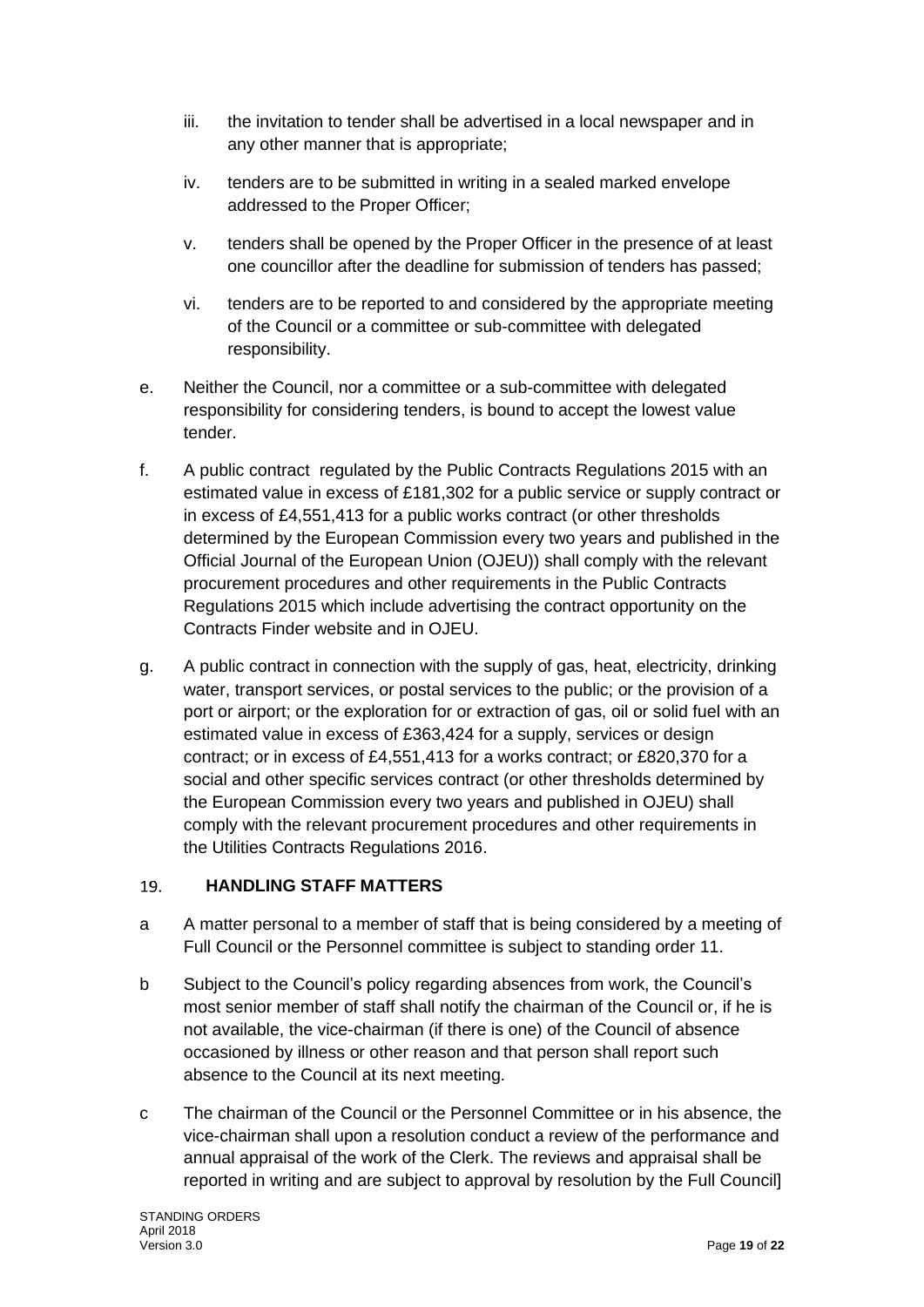OR the Personnel Committee.

- d Subject to the Council's policy regarding the handling of grievance matters, the Council's most senior member of staff or other members of staff shall contact the chairman of the Personnel committee or in his absence, the vice-chairman of the Full Council in respect of an informal or formal grievance matter, and this matter shall be reported back and progressed by resolution of the Full Council or Personnel Committee.
- e Subject to the Council's policy regarding the handling of grievance matters, if an informal or formal grievance matter raised by the Clerk relates to the chairman or vice-chairman of the Full Council or the PersonnelCommittee, this shall be communicated to another member of the Full Council which shall be reported back and progressed by resolution of the Full Council.
- f Any persons responsible for all or part of the management of staff shall treat as confidential the written records of all meetings relating to their performance, capabilities, grievance or disciplinary matters.
- g In accordance with standing order 11(a), persons with line management responsibilities shall have access to staff records referred to in standing order 19(f).

#### <span id="page-19-0"></span> $20.$ **RESPONSIBILITIES TO PROVIDE INFORMATION**

*See also standing order 21.*

- a In accordance with freedom of information legislation, the Council shall publish information in accordance with its publication scheme and respond to requests for information held by the Council.
- b. The Council shall publish information in accordance with the requirements of the Smaller Authorities (Transparency Requirements) (England) Regulations 2015.
- <span id="page-19-1"></span>**RESPONSIBILITIES UNDER DATA PROTECTION LEGISLATION**  21. (Below is not an exclusive list).

## *See also standing order 11.*

- a The Council shall appoint a Data Protection Officer.
- b The Council shall have policies and procedures in place to respond to an individual exercising statutory rights concerning his personal data.
- c The Council shall have a written policy in place for responding to and managing a personal data breach.
- d The Council shall keep a record of all personal data breaches comprising the facts relating to the personal data breach, its effects and the remedial action taken.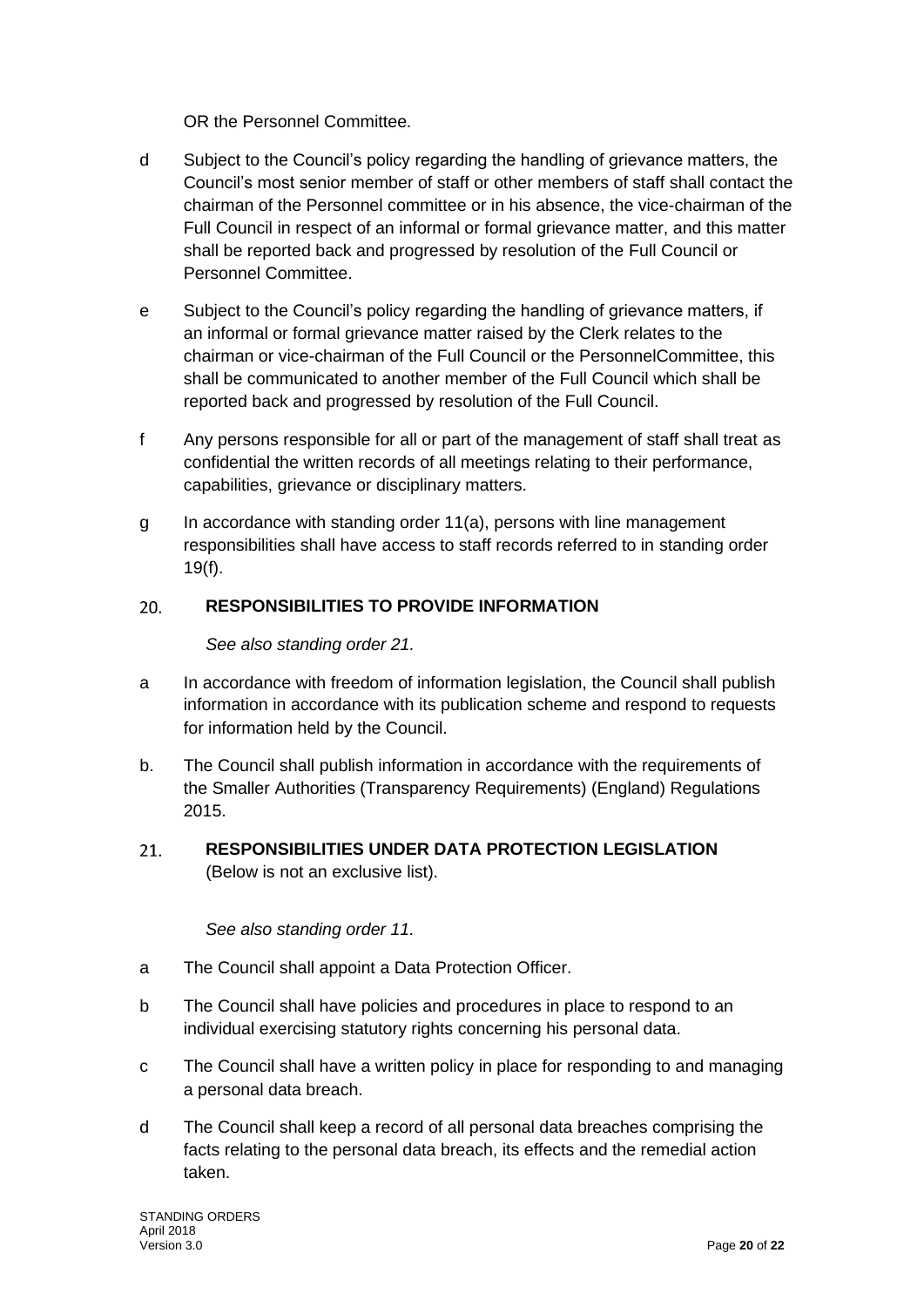- e The Council shall ensure that information communicated in its privacy notice(s) is in an easily accessible and available form and kept up to date.
- f The Council shall maintain a written record of its processing activities.

#### <span id="page-20-0"></span>**RELATIONS WITH THE PRESS/MEDIA**  $22.$

a Requests from the press or other media for an oral or written comment or statement from the Council, its councillors or staff shall be handled in accordance with the Council's policy in respect of dealing with the press and/or other media.

#### <span id="page-20-1"></span>**EXECUTION AND SEALING OF LEGAL DEEDS**  23.

*See also standing orders 15(b)(xii) and (xvii).*

a A legal deed shall not be executed on behalf of the Council unless authorised by a resolution.

Subject to standing order 23(a), any two councillors may sign, on behalf of the Council, any deed required by law and the Proper Officer shall witness their signatures.

## <span id="page-20-2"></span>**COMMUNICATING WITH DISTRICT AND COUNTY OR UNITARY**   $24$ **COUNCILLORS**

- a An invitation to attend a meeting of the Council shall be sent, together with the agenda, to the ward councillor(s) of the Unitary Council representing the area of the Council.
- b Unless the Council determines otherwise, a copy of each letter sent to the Unitary Council shall be sent to the ward councillor(s) representing the area of the Council.

#### <span id="page-20-3"></span> $25.$ **RESTRICTIONS ON COUNCILLOR ACTIVITIES**

- a. Unless duly authorised no councillor shall:
	- i. inspect any land and/or premises which the Council has a right or duty to inspect; or
	- ii. issue orders, instructions or directions.

#### <span id="page-20-4"></span>**STANDING ORDERS GENERALLY** 26.

- a All or part of a standing order, except one that incorporates mandatory statutory or legal requirements, may be suspended by resolution in relation to the consideration of an item on the agenda for a meeting.
- b A motion to add to or vary or revoke one or more of the Council's standing orders, except one that incorporates mandatory statutory or legal requirements, shall be proposed by a special motion, the written notice by at least 3 councillors to be given to the Proper Officer in accordance with standing order